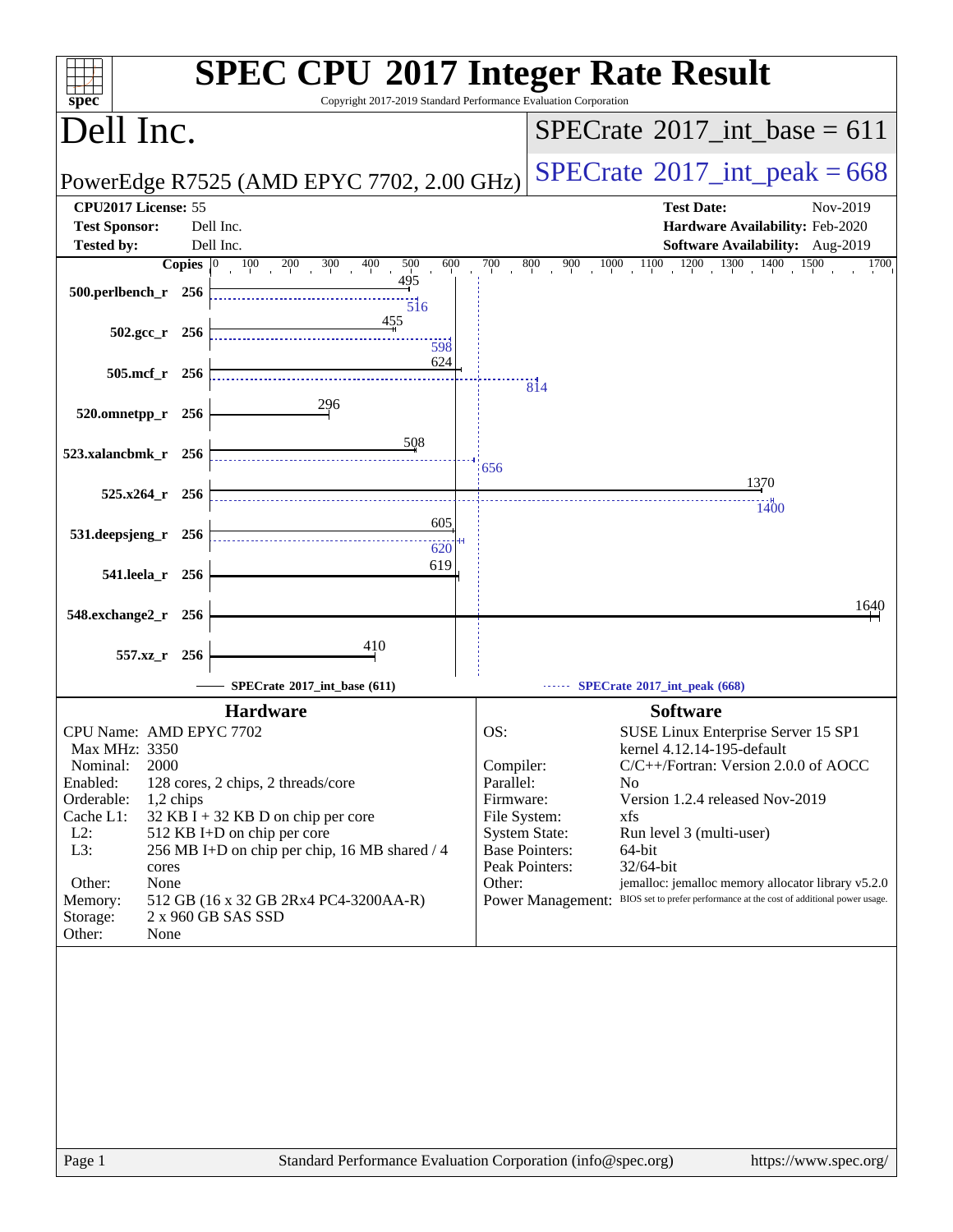Copyright 2017-2019 Standard Performance Evaluation Corporation

## Dell Inc.

**[spec](http://www.spec.org/)**

### $SPECTate$ <sup>®</sup>[2017\\_int\\_base =](http://www.spec.org/auto/cpu2017/Docs/result-fields.html#SPECrate2017intbase) 611

### PowerEdge R7525 (AMD EPYC 7702, 2.00 GHz)  $SPECrate^{\circ}2017\_int\_peak = 668$  $SPECrate^{\circ}2017\_int\_peak = 668$

**[CPU2017 License:](http://www.spec.org/auto/cpu2017/Docs/result-fields.html#CPU2017License)** 55 **[Test Date:](http://www.spec.org/auto/cpu2017/Docs/result-fields.html#TestDate)** Nov-2019 **[Test Sponsor:](http://www.spec.org/auto/cpu2017/Docs/result-fields.html#TestSponsor)** Dell Inc. **[Hardware Availability:](http://www.spec.org/auto/cpu2017/Docs/result-fields.html#HardwareAvailability)** Feb-2020 **[Tested by:](http://www.spec.org/auto/cpu2017/Docs/result-fields.html#Testedby)** Dell Inc. **[Software Availability:](http://www.spec.org/auto/cpu2017/Docs/result-fields.html#SoftwareAvailability)** Aug-2019

### **[Results Table](http://www.spec.org/auto/cpu2017/Docs/result-fields.html#ResultsTable)**

|                                                              |               |                |            | <b>Base</b>    |            |                | <b>Peak</b> |               |                |       |                |              |                |              |
|--------------------------------------------------------------|---------------|----------------|------------|----------------|------------|----------------|-------------|---------------|----------------|-------|----------------|--------------|----------------|--------------|
| <b>Benchmark</b>                                             | <b>Copies</b> | <b>Seconds</b> | Ratio      | <b>Seconds</b> | Ratio      | <b>Seconds</b> | Ratio       | <b>Copies</b> | <b>Seconds</b> | Ratio | <b>Seconds</b> | <b>Ratio</b> | <b>Seconds</b> | <b>Ratio</b> |
| $500.$ perlbench_r                                           | 256           | 824            | 495        | 822            | 496        |                |             | 256           | 789            | 517   | 789            | 516          |                |              |
| $502.\text{gcc\_r}$                                          | 256           | 797            | 455        | 785            | 462        |                |             | 256           | 606            | 598   | 605            | 599          |                |              |
| $505$ .mcf $r$                                               | 256           | 662            | 625        | 663            | 624        |                |             | 256           | 508            | 814   | 508            | 815          |                |              |
| 520.omnetpp_r                                                | 256           | 1134           | 296        | 1134           | <u>296</u> |                |             | 256           | 1134           | 296   | 1134           | <u>296</u>   |                |              |
| 523.xalancbmk r                                              | 256           | 532            | 508        | 528            | 512        |                |             | 256           | 412            | 656   | 411            | 658          |                |              |
| $525.x264$ r                                                 | 256           | 326            | 1370       | 327            | 1370       |                |             | 256           | 320            | 1400  | 321            | 1400         |                |              |
| 531.deepsjeng_r                                              | 256           | 485            | 605        | 480            | 611        |                |             | 256           | 473            | 620   | 465            | 631          |                |              |
| 541.leela r                                                  | 256           | 685            | 619        | 685            | 619        |                |             | 256           | 685            | 619   | 685            | 619          |                |              |
| 548.exchange2_r                                              | 256           | 402            | 1670       | 408            | 1640       |                |             | 256           | 402            | 1670  | 408            | 1640         |                |              |
| 557.xz                                                       | 256           | 674            | 410        | 675            | 410        |                |             | 256           | 674            | 410   | 675            | 410          |                |              |
| $SPECrate^{\circ}2017$ int base =<br>611                     |               |                |            |                |            |                |             |               |                |       |                |              |                |              |
| $CDFC_{\text{mod}}$ $\{0.017, \ldots, 0.017, \ldots, 0.01\}$ |               |                | $\sqrt{2}$ |                |            |                |             |               |                |       |                |              |                |              |

**[SPECrate](http://www.spec.org/auto/cpu2017/Docs/result-fields.html#SPECrate2017intpeak)[2017\\_int\\_peak =](http://www.spec.org/auto/cpu2017/Docs/result-fields.html#SPECrate2017intpeak) 668**

Results appear in the [order in which they were run](http://www.spec.org/auto/cpu2017/Docs/result-fields.html#RunOrder). Bold underlined text [indicates a median measurement](http://www.spec.org/auto/cpu2017/Docs/result-fields.html#Median).

#### **[Compiler Notes](http://www.spec.org/auto/cpu2017/Docs/result-fields.html#CompilerNotes)**

The AMD64 AOCC Compiler Suite is available at <http://developer.amd.com/amd-aocc/>

#### **[Submit Notes](http://www.spec.org/auto/cpu2017/Docs/result-fields.html#SubmitNotes)**

The config file option 'submit' was used. 'numactl' was used to bind copies to the cores. See the configuration file for details.

### **[Operating System Notes](http://www.spec.org/auto/cpu2017/Docs/result-fields.html#OperatingSystemNotes)**

'ulimit -s unlimited' was used to set environment stack size 'ulimit -l 2097152' was used to set environment locked pages in memory limit

runcpu command invoked through numactl i.e.: numactl --interleave=all runcpu <etc>

Set dirty ratio=8 to limit dirty cache to 8% of memory Set swappiness=1 to swap only if necessary Set zone\_reclaim\_mode=1 to free local node memory and avoid remote memory sync then drop\_caches=3 to reset caches before invoking runcpu

dirty\_ratio, swappiness, zone\_reclaim\_mode and drop\_caches were all set using privileged echo (e.g. echo 1 > /proc/sys/vm/swappiness).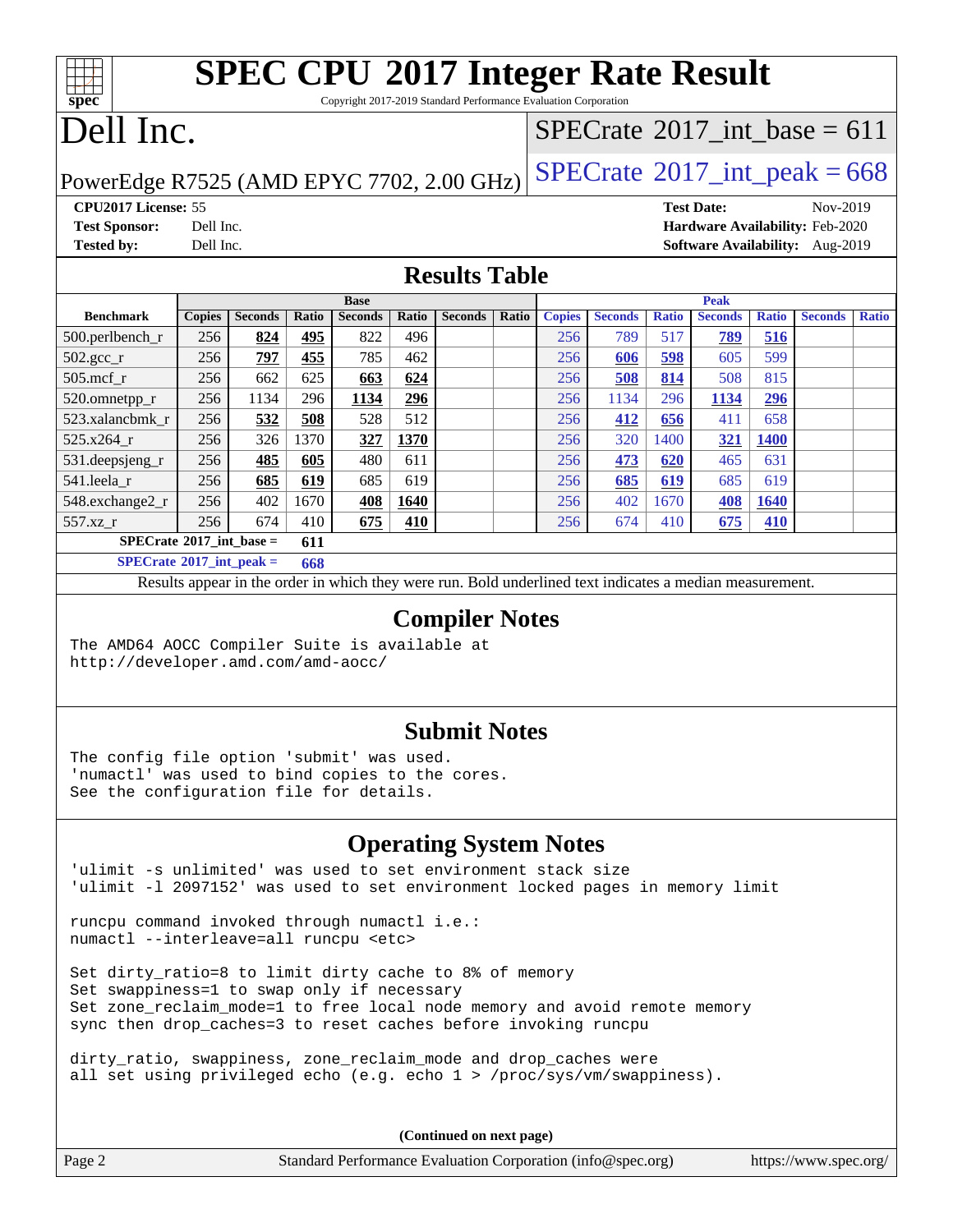# **[spec](http://www.spec.org/)**

# **[SPEC CPU](http://www.spec.org/auto/cpu2017/Docs/result-fields.html#SPECCPU2017IntegerRateResult)[2017 Integer Rate Result](http://www.spec.org/auto/cpu2017/Docs/result-fields.html#SPECCPU2017IntegerRateResult)**

Copyright 2017-2019 Standard Performance Evaluation Corporation

## Dell Inc.

 $SPECrate$ <sup>®</sup>[2017\\_int\\_base =](http://www.spec.org/auto/cpu2017/Docs/result-fields.html#SPECrate2017intbase) 611

PowerEdge R7525 (AMD EPYC 7702, 2.00 GHz)  $\text{SPECrate}^{\circ}2017\_int\_peak = 668$  $\text{SPECrate}^{\circ}2017\_int\_peak = 668$  $\text{SPECrate}^{\circ}2017\_int\_peak = 668$ 

**[CPU2017 License:](http://www.spec.org/auto/cpu2017/Docs/result-fields.html#CPU2017License)** 55 **[Test Date:](http://www.spec.org/auto/cpu2017/Docs/result-fields.html#TestDate)** Nov-2019 **[Test Sponsor:](http://www.spec.org/auto/cpu2017/Docs/result-fields.html#TestSponsor)** Dell Inc. **[Hardware Availability:](http://www.spec.org/auto/cpu2017/Docs/result-fields.html#HardwareAvailability)** Feb-2020 **[Tested by:](http://www.spec.org/auto/cpu2017/Docs/result-fields.html#Testedby)** Dell Inc. **[Software Availability:](http://www.spec.org/auto/cpu2017/Docs/result-fields.html#SoftwareAvailability)** Aug-2019

### **[Operating System Notes \(Continued\)](http://www.spec.org/auto/cpu2017/Docs/result-fields.html#OperatingSystemNotes)**

Transparent huge pages set to 'always' for this run (OS default)

### **[Environment Variables Notes](http://www.spec.org/auto/cpu2017/Docs/result-fields.html#EnvironmentVariablesNotes)**

Environment variables set by runcpu before the start of the run: LD\_LIBRARY\_PATH = "/root/cpu2017-1.1.0/amd rate aocc200 rome C  $lib/64$ ;/root/cpu2017-1.1.0/ amd\_rate\_aocc200\_rome\_C\_lib/32:" MALLOC\_CONF = "retain:true"

### **[General Notes](http://www.spec.org/auto/cpu2017/Docs/result-fields.html#GeneralNotes)**

Binaries were compiled on a system with 2x AMD EPYC 7601 CPU + 512GB Memory using Fedora 26

NA: The test sponsor attests, as of date of publication, that CVE-2017-5754 (Meltdown) is mitigated in the system as tested and documented. Yes: The test sponsor attests, as of date of publication, that CVE-2017-5753 (Spectre variant 1) is mitigated in the system as tested and documented. Yes: The test sponsor attests, as of date of publication, that CVE-2017-5715 (Spectre variant 2) is mitigated in the system as tested and documented.

jemalloc: configured and built with GCC v9.1.0 in Ubuntu 19.04 with -O3 -znver2 -flto jemalloc 5.2.0 is available here: <https://github.com/jemalloc/jemalloc/releases/download/5.2.0/jemalloc-5.2.0.tar.bz2>

### **[Platform Notes](http://www.spec.org/auto/cpu2017/Docs/result-fields.html#PlatformNotes)**

 BIOS settings: NUMA Nodes Per Socket set to 4 CCX as NUMA Domain set to Enabled System Profile set to Custom CPU Power Management set to Maximum Performance Memory Frequency set to Maximum Performance Turbo Boost Enabled Cstates set to Enabled Memory Patrol Scrub Disabled Memory Refresh Rate set to 1x PCI ASPM L1 Link Power Management Disabled Determinism Slider set to Power Determinism Efficiency Optimized Mode Disabled Memory Interleaving set to Disabled

Sysinfo program /root/cpu2017-1.1.0/bin/sysinfo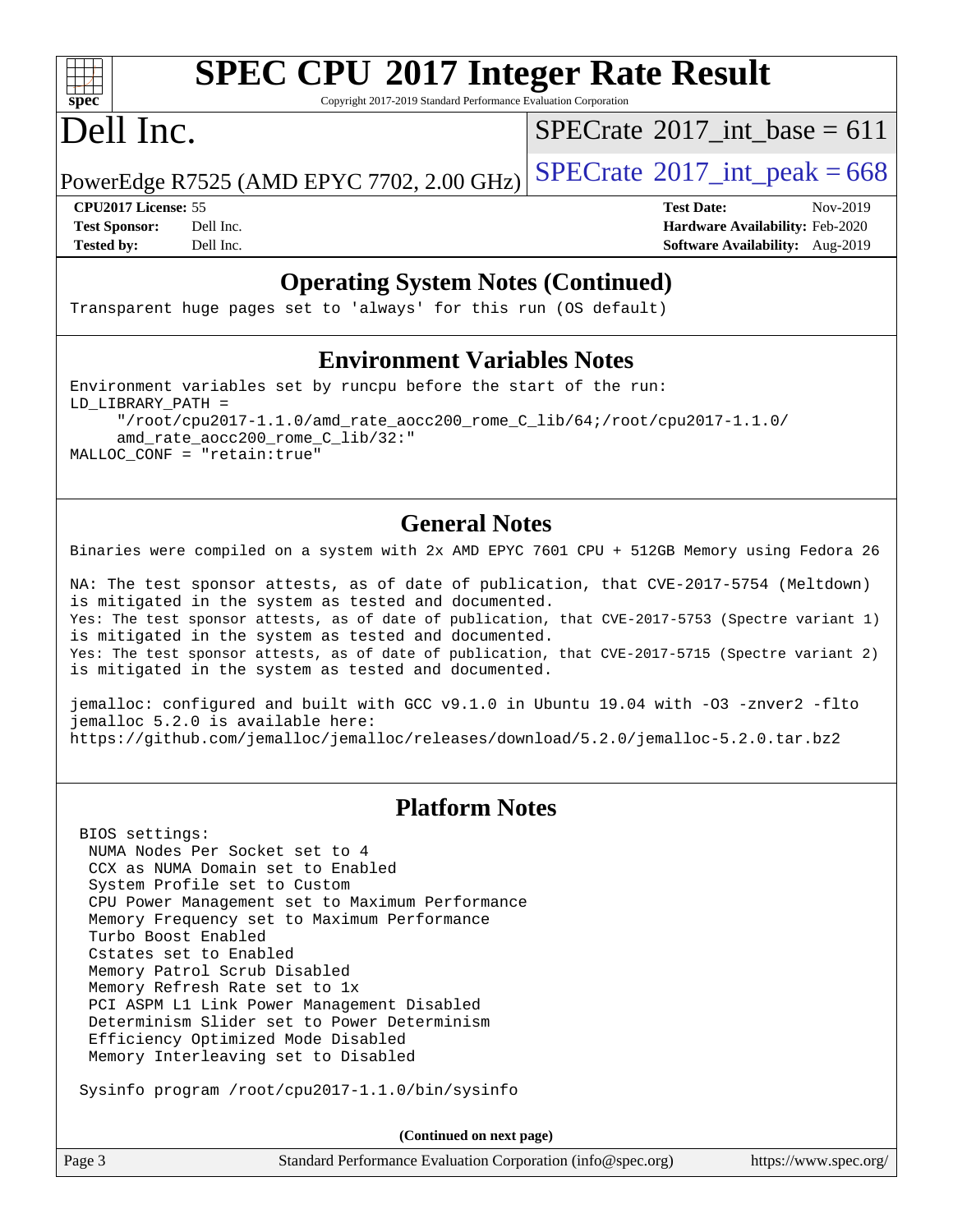| spec <sup>®</sup>                                                                                                                                           | Copyright 2017-2019 Standard Performance Evaluation Corporation | <b>SPEC CPU®2017 Integer Rate Result</b>                                                                                                                                  |                                 |  |  |  |  |  |
|-------------------------------------------------------------------------------------------------------------------------------------------------------------|-----------------------------------------------------------------|---------------------------------------------------------------------------------------------------------------------------------------------------------------------------|---------------------------------|--|--|--|--|--|
| Dell Inc.                                                                                                                                                   |                                                                 | $SPECrate^{\circ}2017\_int\_base = 611$                                                                                                                                   |                                 |  |  |  |  |  |
| PowerEdge R7525 (AMD EPYC 7702, 2.00 GHz)                                                                                                                   |                                                                 | $SPECTate$ <sup>®</sup> 2017_int_peak = 668                                                                                                                               |                                 |  |  |  |  |  |
| CPU2017 License: 55                                                                                                                                         |                                                                 | <b>Test Date:</b>                                                                                                                                                         | Nov-2019                        |  |  |  |  |  |
| <b>Test Sponsor:</b><br>Dell Inc.<br>Dell Inc.                                                                                                              |                                                                 |                                                                                                                                                                           | Hardware Availability: Feb-2020 |  |  |  |  |  |
| <b>Tested by:</b>                                                                                                                                           |                                                                 |                                                                                                                                                                           | Software Availability: Aug-2019 |  |  |  |  |  |
| <b>Platform Notes (Continued)</b>                                                                                                                           |                                                                 |                                                                                                                                                                           |                                 |  |  |  |  |  |
| Rev: r6365 of 2019-08-21 295195f888a3d7edble6e46a485a0011<br>running on linux-g3ob Fri Nov 15 22:35:18 2019                                                 |                                                                 |                                                                                                                                                                           |                                 |  |  |  |  |  |
| SUT (System Under Test) info as seen by some common utilities.                                                                                              |                                                                 |                                                                                                                                                                           |                                 |  |  |  |  |  |
| For more information on this section, see                                                                                                                   | https://www.spec.org/cpu2017/Docs/config.html#sysinfo           |                                                                                                                                                                           |                                 |  |  |  |  |  |
|                                                                                                                                                             |                                                                 |                                                                                                                                                                           |                                 |  |  |  |  |  |
| From /proc/cpuinfo<br>model name : AMD EPYC 7702 64-Core Processor                                                                                          |                                                                 |                                                                                                                                                                           |                                 |  |  |  |  |  |
| "physical id"s (chips)<br>2                                                                                                                                 |                                                                 |                                                                                                                                                                           |                                 |  |  |  |  |  |
| 256 "processors"                                                                                                                                            |                                                                 |                                                                                                                                                                           |                                 |  |  |  |  |  |
| cores, siblings (Caution: counting these is hw and system dependent. The following<br>excerpts from /proc/cpuinfo might not be reliable. Use with caution.) |                                                                 |                                                                                                                                                                           |                                 |  |  |  |  |  |
| cpu cores : 64                                                                                                                                              |                                                                 |                                                                                                                                                                           |                                 |  |  |  |  |  |
| siblings : 128                                                                                                                                              |                                                                 | physical 0: cores 0 1 2 3 4 5 6 7 8 9 10 11 12 13 14 15 16 17 18 19 20 21 22 23 24                                                                                        |                                 |  |  |  |  |  |
|                                                                                                                                                             |                                                                 | 25 26 27 28 29 30 31 32 33 34 35 36 37 38 39 40 41 42 43 44 45 46 47 48 49 50 51 52                                                                                       |                                 |  |  |  |  |  |
| 53 54 55 56 57 58 59 60 61 62 63                                                                                                                            |                                                                 |                                                                                                                                                                           |                                 |  |  |  |  |  |
| 53 54 55 56 57 58 59 60 61 62 63                                                                                                                            |                                                                 | physical 1: cores 0 1 2 3 4 5 6 7 8 9 10 11 12 13 14 15 16 17 18 19 20 21 22 23 24<br>25 26 27 28 29 30 31 32 33 34 35 36 37 38 39 40 41 42 43 44 45 46 47 48 49 50 51 52 |                                 |  |  |  |  |  |
| From 1scpu:                                                                                                                                                 |                                                                 |                                                                                                                                                                           |                                 |  |  |  |  |  |
| Architecture:                                                                                                                                               | x86_64                                                          |                                                                                                                                                                           |                                 |  |  |  |  |  |
| $CPU$ op-mode( $s$ ):<br>Byte Order:                                                                                                                        | $32$ -bit, $64$ -bit<br>Little Endian                           |                                                                                                                                                                           |                                 |  |  |  |  |  |
| Address sizes:                                                                                                                                              | 43 bits physical, 48 bits virtual                               |                                                                                                                                                                           |                                 |  |  |  |  |  |
| CPU(s):                                                                                                                                                     | 256                                                             |                                                                                                                                                                           |                                 |  |  |  |  |  |
| On-line $CPU(s)$ list:                                                                                                                                      | $0 - 255$                                                       |                                                                                                                                                                           |                                 |  |  |  |  |  |
| Thread(s) per core:<br>$Core(s)$ per socket:                                                                                                                | 2<br>64                                                         |                                                                                                                                                                           |                                 |  |  |  |  |  |
| Socket(s):                                                                                                                                                  | 2                                                               |                                                                                                                                                                           |                                 |  |  |  |  |  |
| NUMA $node(s):$                                                                                                                                             | 32                                                              |                                                                                                                                                                           |                                 |  |  |  |  |  |
| Vendor ID:<br>CPU family:                                                                                                                                   | AuthenticAMD<br>23                                              |                                                                                                                                                                           |                                 |  |  |  |  |  |
| Model:                                                                                                                                                      | 49                                                              |                                                                                                                                                                           |                                 |  |  |  |  |  |
| Model name:                                                                                                                                                 | AMD EPYC 7702 64-Core Processor                                 |                                                                                                                                                                           |                                 |  |  |  |  |  |
| Stepping:<br>CPU MHz:                                                                                                                                       | $\Omega$<br>1996.409                                            |                                                                                                                                                                           |                                 |  |  |  |  |  |
| BogoMIPS:                                                                                                                                                   | 3992.81                                                         |                                                                                                                                                                           |                                 |  |  |  |  |  |
| Virtualization:                                                                                                                                             | $AMD-V$                                                         |                                                                                                                                                                           |                                 |  |  |  |  |  |
| Lld cache:<br>Lli cache:                                                                                                                                    | 32K<br>32K                                                      |                                                                                                                                                                           |                                 |  |  |  |  |  |
| L2 cache:                                                                                                                                                   | 512K                                                            |                                                                                                                                                                           |                                 |  |  |  |  |  |
| L3 cache:                                                                                                                                                   | 16384K                                                          |                                                                                                                                                                           |                                 |  |  |  |  |  |
| NUMA node0 CPU(s):<br>NUMA node1 CPU(s):                                                                                                                    | $0 - 3, 128 - 131$<br>$4 - 7, 132 - 135$                        |                                                                                                                                                                           |                                 |  |  |  |  |  |
|                                                                                                                                                             |                                                                 |                                                                                                                                                                           |                                 |  |  |  |  |  |
|                                                                                                                                                             | (Continued on next page)                                        |                                                                                                                                                                           |                                 |  |  |  |  |  |
| Page 4                                                                                                                                                      | Standard Performance Evaluation Corporation (info@spec.org)     |                                                                                                                                                                           | https://www.spec.org/           |  |  |  |  |  |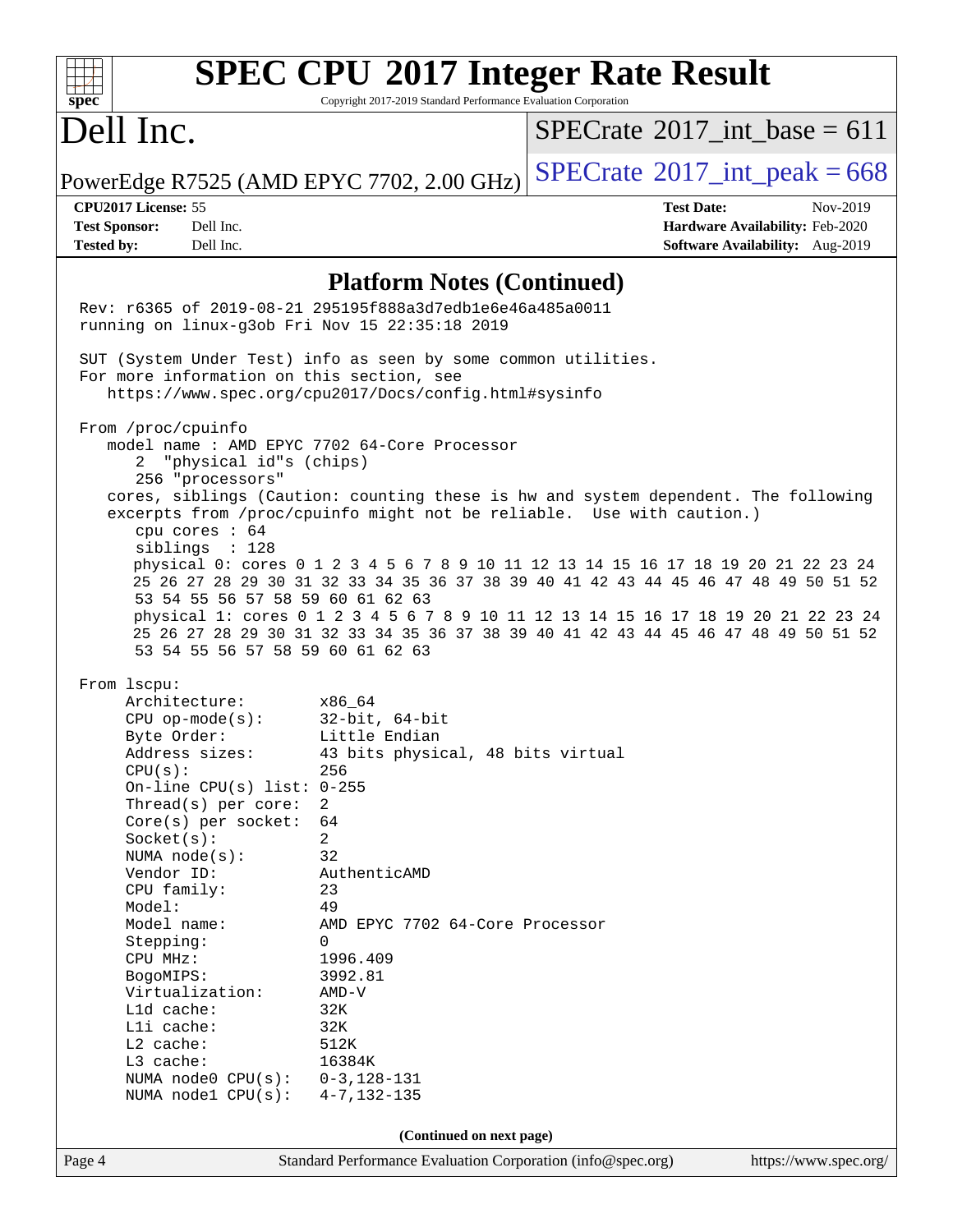| spec <sup>®</sup>    |                                                   | <b>SPEC CPU®2017 Integer Rate Result</b><br>Copyright 2017-2019 Standard Performance Evaluation Corporation                                                |                                                                                                                                                                                                                                                              |
|----------------------|---------------------------------------------------|------------------------------------------------------------------------------------------------------------------------------------------------------------|--------------------------------------------------------------------------------------------------------------------------------------------------------------------------------------------------------------------------------------------------------------|
| Dell Inc.            |                                                   |                                                                                                                                                            | $SPECrate^{\circledast}2017$ int base = 611                                                                                                                                                                                                                  |
|                      |                                                   | PowerEdge R7525 (AMD EPYC 7702, 2.00 GHz)                                                                                                                  | $SPECTate@2017_int\_peak = 668$                                                                                                                                                                                                                              |
| CPU2017 License: 55  |                                                   |                                                                                                                                                            | <b>Test Date:</b><br>Nov-2019                                                                                                                                                                                                                                |
| <b>Test Sponsor:</b> | Dell Inc.                                         |                                                                                                                                                            | Hardware Availability: Feb-2020                                                                                                                                                                                                                              |
| <b>Tested by:</b>    | Dell Inc.                                         |                                                                                                                                                            | Software Availability: Aug-2019                                                                                                                                                                                                                              |
|                      |                                                   | <b>Platform Notes (Continued)</b>                                                                                                                          |                                                                                                                                                                                                                                                              |
|                      | NUMA $node2$ $CPU(s):$                            | $8 - 11, 136 - 139$                                                                                                                                        |                                                                                                                                                                                                                                                              |
|                      | NUMA node3 CPU(s):                                | $12 - 15, 140 - 143$                                                                                                                                       |                                                                                                                                                                                                                                                              |
|                      | NUMA $node4$ $CPU(s):$                            | $16 - 19, 144 - 147$                                                                                                                                       |                                                                                                                                                                                                                                                              |
|                      | NUMA node5 CPU(s):                                | $20 - 23, 148 - 151$                                                                                                                                       |                                                                                                                                                                                                                                                              |
|                      | NUMA node6 CPU(s):                                | $24 - 27, 152 - 155$                                                                                                                                       |                                                                                                                                                                                                                                                              |
|                      | NUMA node7 CPU(s):                                | $28 - 31, 156 - 159$                                                                                                                                       |                                                                                                                                                                                                                                                              |
|                      | NUMA node8 CPU(s):                                | $32 - 35, 160 - 163$                                                                                                                                       |                                                                                                                                                                                                                                                              |
|                      | NUMA node9 CPU(s):                                | $36 - 39, 164 - 167$                                                                                                                                       |                                                                                                                                                                                                                                                              |
|                      | NUMA node10 CPU(s):                               | $40 - 43, 168 - 171$                                                                                                                                       |                                                                                                                                                                                                                                                              |
|                      | NUMA $model1$ CPU $(s)$ :                         | $44 - 47, 172 - 175$                                                                                                                                       |                                                                                                                                                                                                                                                              |
|                      | NUMA $node12$ $CPU(s):$                           | $48 - 51, 176 - 179$                                                                                                                                       |                                                                                                                                                                                                                                                              |
|                      | NUMA $node13$ CPU $(s)$ :                         | $52 - 55, 180 - 183$                                                                                                                                       |                                                                                                                                                                                                                                                              |
|                      | NUMA node14 CPU(s):<br>NUMA $node15$ CPU $(s)$ :  | $56 - 59, 184 - 187$<br>$60 - 63, 188 - 191$                                                                                                               |                                                                                                                                                                                                                                                              |
|                      | NUMA node16 $CPU(s):$                             | $64 - 67, 192 - 195$                                                                                                                                       |                                                                                                                                                                                                                                                              |
|                      | NUMA $node17$ CPU $(s)$ :                         | $68 - 71, 196 - 199$                                                                                                                                       |                                                                                                                                                                                                                                                              |
|                      | NUMA node18 CPU(s):                               | $72 - 75, 200 - 203$                                                                                                                                       |                                                                                                                                                                                                                                                              |
|                      | NUMA $node19$ $CPU(s):$                           | $76 - 79, 204 - 207$                                                                                                                                       |                                                                                                                                                                                                                                                              |
|                      | NUMA $node20$ CPU $(s)$ :                         | $80 - 83, 208 - 211$                                                                                                                                       |                                                                                                                                                                                                                                                              |
|                      | NUMA $node21$ $CPU(s):$                           | 84-87, 212-215                                                                                                                                             |                                                                                                                                                                                                                                                              |
|                      | NUMA $node22$ CPU $(s)$ :                         | $88 - 91, 216 - 219$                                                                                                                                       |                                                                                                                                                                                                                                                              |
|                      | NUMA $node23$ CPU $(s)$ :                         | $92 - 95, 220 - 223$                                                                                                                                       |                                                                                                                                                                                                                                                              |
|                      | NUMA node24 CPU(s):                               | $96 - 99, 224 - 227$                                                                                                                                       |                                                                                                                                                                                                                                                              |
|                      | NUMA $node25$ CPU $(s)$ :                         | $100 - 103, 228 - 231$                                                                                                                                     |                                                                                                                                                                                                                                                              |
|                      | NUMA node26 CPU(s):                               | 104-107, 232-235                                                                                                                                           |                                                                                                                                                                                                                                                              |
|                      | NUMA $node27$ CPU $(s)$ :<br>NUMA node28 CPU(s):  | 108-111, 236-239<br>112-115, 240-243                                                                                                                       |                                                                                                                                                                                                                                                              |
|                      | NUMA $node29$ $CPU(s):$                           | $116 - 119, 244 - 247$                                                                                                                                     |                                                                                                                                                                                                                                                              |
|                      | NUMA node30 CPU(s): 120-123, 248-251              |                                                                                                                                                            |                                                                                                                                                                                                                                                              |
|                      | NUMA $node31$ $CPU(s):$                           | 124-127, 252-255                                                                                                                                           |                                                                                                                                                                                                                                                              |
|                      | Flags:                                            |                                                                                                                                                            | fpu vme de pse tsc msr pae mce cx8 apic sep mtrr pge mca cmov                                                                                                                                                                                                |
|                      |                                                   |                                                                                                                                                            | pat pse36 clflush mmx fxsr sse sse2 ht syscall nx mmxext fxsr_opt pdpe1gb rdtscp lm<br>constant_tsc rep_good nopl xtopology nonstop_tsc cpuid extd_apicid aperfmperf pni<br>pclmulqdq monitor ssse3 fma cx16 sse4_1 sse4_2 x2apic movbe popcnt aes xsave avx |
|                      |                                                   | f16c rdrand lahf_lm cmp_legacy svm extapic cr8_legacy abm sse4a misalignsse<br>3dnowprefetch osvw ibs skinit wdt tce topoext perfctr_core perfctr_nb bpext | perfctr_12 mwaitx cpb cat_13 cdp_13 hw_pstate sme ssbd sev ibrs ibpb stibp vmmcall                                                                                                                                                                           |
|                      |                                                   | fsgsbase bmil avx2 smep bmi2 cqm rdt_a rdseed adx smap clflushopt clwb sha_ni                                                                              | xsaveopt xsavec xgetbvl xsaves cqm_llc cqm_occup_llc cqm_mbm_total cqm_mbm_local                                                                                                                                                                             |
|                      |                                                   | clzero irperf xsaveerptr arat npt lbrv svm_lock nrip_save tsc_scale vmcb_clean                                                                             |                                                                                                                                                                                                                                                              |
|                      | rdpid overflow_recov succor smca                  |                                                                                                                                                            | flushbyasid decodeassists pausefilter pfthreshold avic v_vmsave_vmload vgif umip                                                                                                                                                                             |
|                      | /proc/cpuinfo cache data<br>cache size $: 512$ KB |                                                                                                                                                            |                                                                                                                                                                                                                                                              |
|                      |                                                   |                                                                                                                                                            | From numactl --hardware WARNING: a numactl 'node' might or might not correspond to a                                                                                                                                                                         |
|                      |                                                   | (Continued on next page)                                                                                                                                   |                                                                                                                                                                                                                                                              |

Page 5 Standard Performance Evaluation Corporation [\(info@spec.org\)](mailto:info@spec.org) <https://www.spec.org/>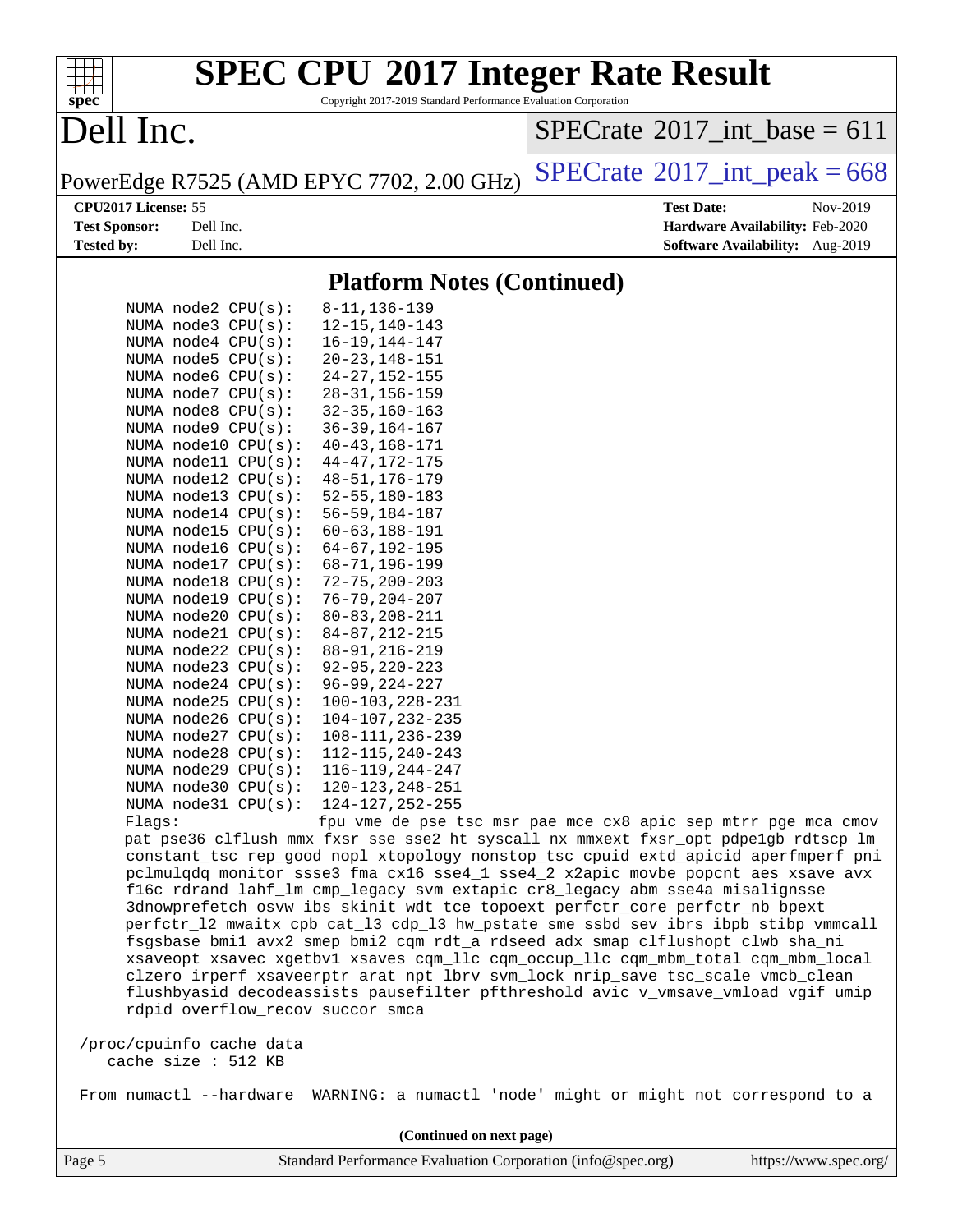#### **[spec](http://www.spec.org/)**

# **[SPEC CPU](http://www.spec.org/auto/cpu2017/Docs/result-fields.html#SPECCPU2017IntegerRateResult)[2017 Integer Rate Result](http://www.spec.org/auto/cpu2017/Docs/result-fields.html#SPECCPU2017IntegerRateResult)**

Copyright 2017-2019 Standard Performance Evaluation Corporation

## Dell Inc.

 $SPECTate$ <sup>®</sup>[2017\\_int\\_base =](http://www.spec.org/auto/cpu2017/Docs/result-fields.html#SPECrate2017intbase) 611

PowerEdge R7525 (AMD EPYC 7702, 2.00 GHz)  $SPECrate^{\circ}2017\_int\_peak = 668$  $SPECrate^{\circ}2017\_int\_peak = 668$ 

**[CPU2017 License:](http://www.spec.org/auto/cpu2017/Docs/result-fields.html#CPU2017License)** 55 **[Test Date:](http://www.spec.org/auto/cpu2017/Docs/result-fields.html#TestDate)** Nov-2019 **[Test Sponsor:](http://www.spec.org/auto/cpu2017/Docs/result-fields.html#TestSponsor)** Dell Inc. **[Hardware Availability:](http://www.spec.org/auto/cpu2017/Docs/result-fields.html#HardwareAvailability)** Feb-2020 **[Tested by:](http://www.spec.org/auto/cpu2017/Docs/result-fields.html#Testedby)** Dell Inc. **[Software Availability:](http://www.spec.org/auto/cpu2017/Docs/result-fields.html#SoftwareAvailability)** Aug-2019

#### **[Platform Notes \(Continued\)](http://www.spec.org/auto/cpu2017/Docs/result-fields.html#PlatformNotes)**

| physical chip.      |                                           |
|---------------------|-------------------------------------------|
|                     | available: 32 nodes (0-31)                |
|                     | node 0 cpus: 0 1 2 3 128 129 130 131      |
| node<br>0 size:     | 15676 MB                                  |
| free:<br>node 0     | 15594 MB                                  |
| node 1<br>cpus:     | 4 5 6 7 132 133 134 135                   |
| node 1<br>size:     | 16126 MB                                  |
| node 1 free:        | 16075 MB                                  |
| node 2 cpus:        | 8 9 10 11 136 137 138 139                 |
| 2 size:<br>node     | 16126 MB                                  |
| 2 free:<br>node     | 15994 MB                                  |
| node<br>3 cpus:     | 12 13 14 15 140 141 142 143               |
| 3 size:<br>node     | 16125 MB                                  |
| 3 free:<br>node     | 16046 MB                                  |
| node<br>4 cpus:     | 16 17 18 19 144 145 146 147               |
| node<br>4 size:     | 16096 MB                                  |
| free:<br>node 4     | 16022 MB                                  |
| node<br>5 cpus:     | 20 21 22 23 148 149 150 151               |
| node<br>5 size:     | 16126 MB                                  |
| 5 free:<br>node     | 16061 MB                                  |
| node<br>$6$ cpus:   | 24 25 26 27 152 153 154 155               |
| node<br>size:<br>6  | 16126 MB                                  |
| free:<br>node<br>6  | 16050 MB                                  |
|                     | node 7 cpus: 28 29 30 31 156 157 158 159  |
| node 7 size:        | 16125 MB                                  |
| node<br>7 free:     | 16040 MB                                  |
| node<br>8<br>cpus:  | 32 33 34 35 160 161 162 163               |
| node<br>size:<br>8  | 16126 MB                                  |
| free:<br>node<br>8  | 16059 MB                                  |
| node<br>9<br>cpus:  | 36 37 38 39 164 165 166 167               |
| node<br>9<br>size:  | 16126 MB                                  |
| node<br>9           | free: 16064 MB                            |
|                     | node 10 cpus: 40 41 42 43 168 169 170 171 |
| node<br>10<br>size: | 16126 MB                                  |
| 10<br>free:<br>node | 16070<br>MВ                               |
| node 11             | cpus: 44 45<br>46<br>47 172 173 174 175   |
| node 11 size:       | 16125<br>МB                               |
| node 11 free:       | 16066 MB                                  |
| node 12<br>cpus:    | 48 49 50<br>51 176 177 178 179            |
| 12<br>node<br>size: | 16126<br>MB                               |
| node 12 free: 16036 | MB                                        |
|                     | node 13 cpus: 52 53 54 55 180 181 182 183 |
| node 13<br>size:    | 16126<br>MB                               |
| node 13<br>free:    | 16075<br>МB                               |
| node 14             | cpus: 56 57 58 59 184 185 186<br>187      |
| node 14<br>size:    | 16126<br>MB                               |
| free:<br>node<br>14 | 16067<br>MB                               |
|                     |                                           |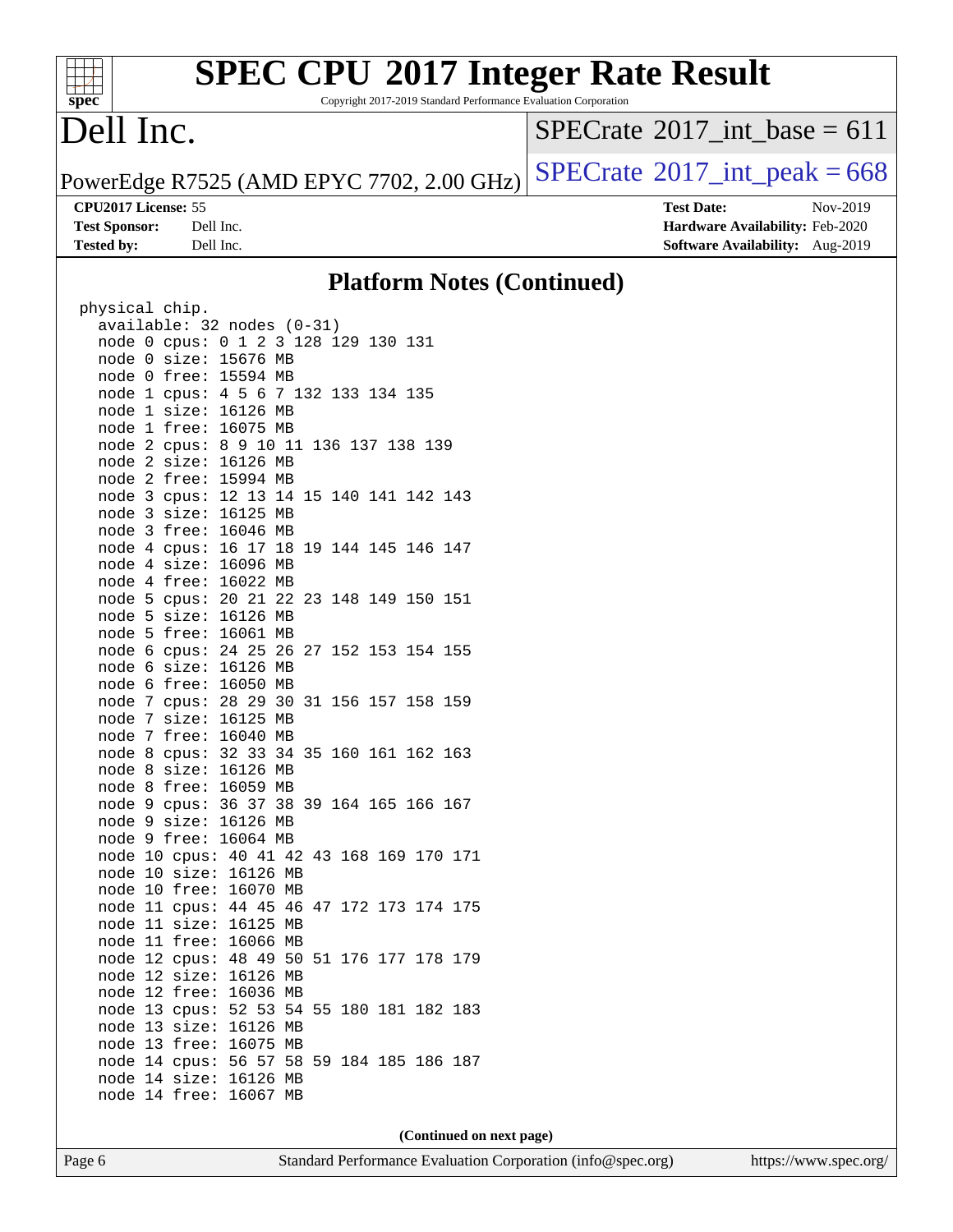

Copyright 2017-2019 Standard Performance Evaluation Corporation

### Dell Inc.

 $SPECTate$ <sup>®</sup>[2017\\_int\\_base =](http://www.spec.org/auto/cpu2017/Docs/result-fields.html#SPECrate2017intbase) 611

PowerEdge R7525 (AMD EPYC 7702, 2.00 GHz)  $SPECrate^{\circ}2017\_int\_peak = 668$  $SPECrate^{\circ}2017\_int\_peak = 668$ 

**[CPU2017 License:](http://www.spec.org/auto/cpu2017/Docs/result-fields.html#CPU2017License)** 55 **[Test Date:](http://www.spec.org/auto/cpu2017/Docs/result-fields.html#TestDate)** Nov-2019 **[Test Sponsor:](http://www.spec.org/auto/cpu2017/Docs/result-fields.html#TestSponsor)** Dell Inc. **[Hardware Availability:](http://www.spec.org/auto/cpu2017/Docs/result-fields.html#HardwareAvailability)** Feb-2020 **[Tested by:](http://www.spec.org/auto/cpu2017/Docs/result-fields.html#Testedby)** Dell Inc. **[Software Availability:](http://www.spec.org/auto/cpu2017/Docs/result-fields.html#SoftwareAvailability)** Aug-2019

#### **[Platform Notes \(Continued\)](http://www.spec.org/auto/cpu2017/Docs/result-fields.html#PlatformNotes)**

|         | node 15 cpus:                                 | 60 61 62                        |    | 63 188 189 190 |                    | 191 |     |
|---------|-----------------------------------------------|---------------------------------|----|----------------|--------------------|-----|-----|
|         | node 15 size:                                 | 16113 MB                        |    |                |                    |     |     |
|         |                                               |                                 |    |                |                    |     |     |
|         | node 15 free:                                 | 16061                           | МB |                |                    |     |     |
|         | node 16 cpus:                                 | 64 65 66                        |    |                | 67 192 193 194 195 |     |     |
| node 16 | size:                                         | 16126 MB                        |    |                |                    |     |     |
|         | node 16 free:                                 | 16030 MB                        |    |                |                    |     |     |
|         | node 17 cpus: 68 69 70                        |                                 |    |                | 71 196 197 198 199 |     |     |
|         | node 17 size:                                 | 16126 MB                        |    |                |                    |     |     |
|         | node 17 free:                                 | 16044 MB                        |    |                |                    |     |     |
|         | node 18 cpus:                                 | 72 73 74                        |    |                | 75 200 201 202 203 |     |     |
|         | node 18 size:                                 | 16126 MB                        |    |                |                    |     |     |
| node 18 | free:                                         | 16040 MB                        |    |                |                    |     |     |
|         | node 19 cpus:                                 | 76 77 78                        |    | 79 204 205 206 |                    | 207 |     |
|         | node 19 size:                                 | 16125 MB                        |    |                |                    |     |     |
|         | node 19 free:                                 | 15960 MB                        |    |                |                    |     |     |
|         | node 20 cpus:                                 | 80 81 82                        |    |                | 83 208 209 210 211 |     |     |
|         | node 20 size:                                 | 16126 MB                        |    |                |                    |     |     |
|         | node 20 free:                                 | 16046 MB                        |    |                |                    |     |     |
|         | node 21 cpus:                                 | 84 85 86                        |    |                | 87 212 213 214 215 |     |     |
|         | node 21 size:                                 | 16126 MB                        |    |                |                    |     |     |
|         | node 21 free:                                 | 16042 MB                        |    |                |                    |     |     |
|         | node 22 cpus:                                 | 88 89 90                        |    | 91 216 217 218 |                    | 219 |     |
|         | node 22 size:                                 | 16126 MB                        |    |                |                    |     |     |
|         | node 22 free:                                 | 16049 MB                        |    |                |                    |     |     |
|         | node 23 cpus:                                 | 92 93 94                        |    |                | 95 220 221 222 223 |     |     |
|         | node 23 size:                                 | 16125 MB                        |    |                |                    |     |     |
|         | node 23 free:                                 | 16017 MB                        |    |                |                    |     |     |
|         | node 24 cpus:                                 | 96 97 98                        |    | 99 224 225 226 |                    | 227 |     |
|         | node 24 size:                                 | 16126 MB                        |    |                |                    |     |     |
|         | node 24 free:                                 | 16005 MB                        |    |                |                    |     |     |
|         | node 25 cpus:                                 | 100 101 102 103 228 229 230     |    |                |                    |     | 231 |
|         | node 25 size:                                 | 16126 MB                        |    |                |                    |     |     |
| node 25 | free:                                         | 16049 MB                        |    |                |                    |     |     |
|         | node 26 cpus:                                 | 104 105 106 107 232 233 234 235 |    |                |                    |     |     |
|         | node 26 size:                                 | 16126 MB                        |    |                |                    |     |     |
|         | node 26 free:                                 | 16054 MB                        |    |                |                    |     |     |
|         | node 27 cpus:                                 | 108 109 110 111 236 237 238     |    |                |                    |     | 239 |
|         | node 27 size:                                 | 16125 MB                        |    |                |                    |     |     |
|         | node 27 free:                                 | 16058 MB                        |    |                |                    |     |     |
|         | node 28 cpus:                                 | 112 113 114 115 240 241 242 243 |    |                |                    |     |     |
|         | node 28 size:                                 | 16126 MB                        |    |                |                    |     |     |
|         | node 28 free:                                 | 16058 MB                        |    |                |                    |     |     |
|         | node 29 cpus:                                 | 116 117 118 119 244 245 246     |    |                |                    |     | 247 |
|         | node 29 size:                                 | 16126 MB                        |    |                |                    |     |     |
|         | node 29 free:                                 | 16057 MB                        |    |                |                    |     |     |
|         | node 30 cpus: 120 121 122 123 248 249 250 251 |                                 |    |                |                    |     |     |
| node 30 | size:                                         | 16126 MB                        |    |                |                    |     |     |
|         |                                               |                                 |    |                |                    |     |     |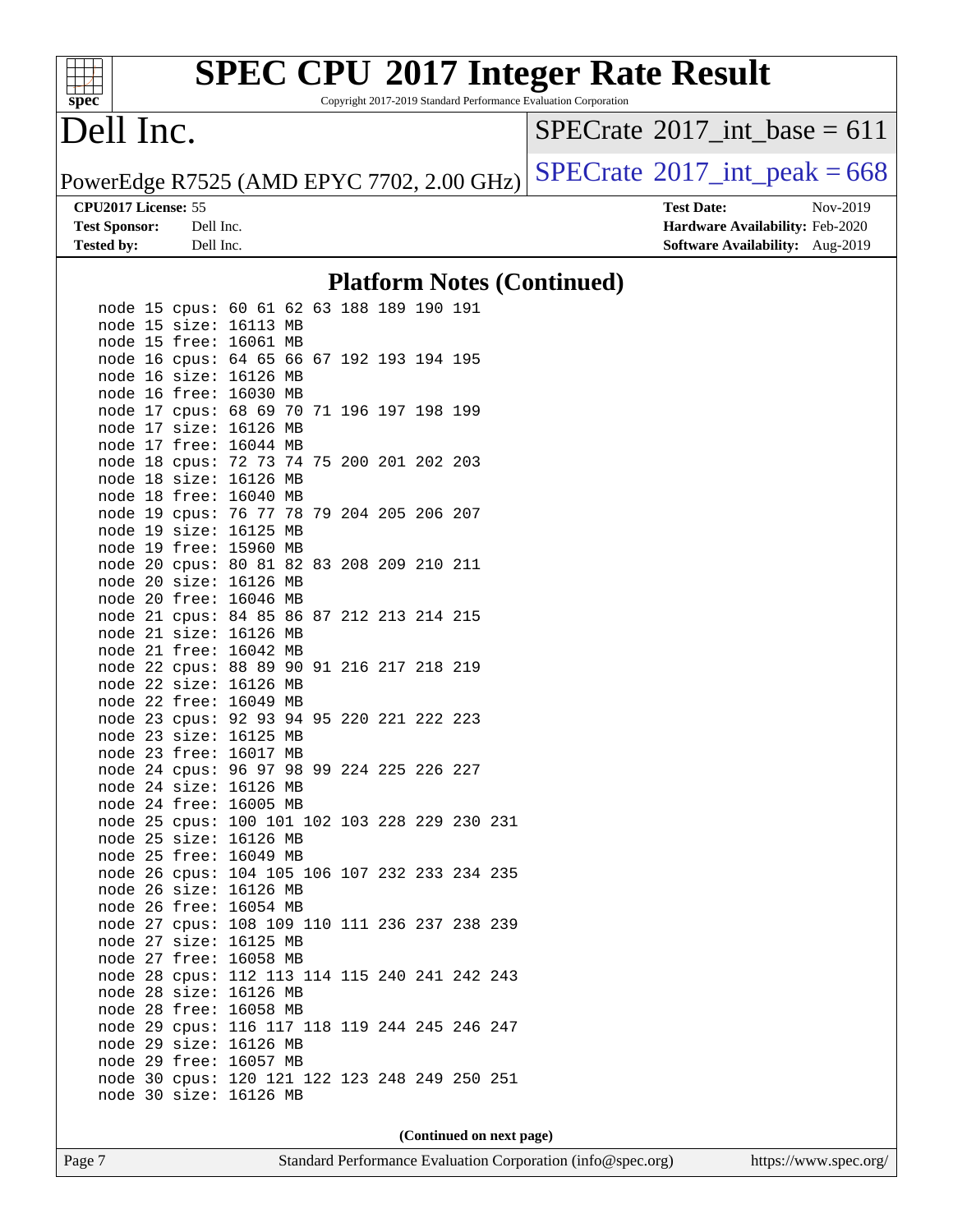#### $\pm$ **[spec](http://www.spec.org/)**

# **[SPEC CPU](http://www.spec.org/auto/cpu2017/Docs/result-fields.html#SPECCPU2017IntegerRateResult)[2017 Integer Rate Result](http://www.spec.org/auto/cpu2017/Docs/result-fields.html#SPECCPU2017IntegerRateResult)**

Copyright 2017-2019 Standard Performance Evaluation Corporation

### Dell Inc.

 $SPECTate$ <sup>®</sup>[2017\\_int\\_base =](http://www.spec.org/auto/cpu2017/Docs/result-fields.html#SPECrate2017intbase) 611

PowerEdge R7525 (AMD EPYC 7702, 2.00 GHz)  $SPECrate^{\circ}2017\_int\_peak = 668$  $SPECrate^{\circ}2017\_int\_peak = 668$ 

**[CPU2017 License:](http://www.spec.org/auto/cpu2017/Docs/result-fields.html#CPU2017License)** 55 **[Test Date:](http://www.spec.org/auto/cpu2017/Docs/result-fields.html#TestDate)** Nov-2019

**[Test Sponsor:](http://www.spec.org/auto/cpu2017/Docs/result-fields.html#TestSponsor)** Dell Inc. **[Hardware Availability:](http://www.spec.org/auto/cpu2017/Docs/result-fields.html#HardwareAvailability)** Feb-2020 **[Tested by:](http://www.spec.org/auto/cpu2017/Docs/result-fields.html#Testedby)** Dell Inc. **[Software Availability:](http://www.spec.org/auto/cpu2017/Docs/result-fields.html#SoftwareAvailability)** Aug-2019

#### **[Platform Notes \(Continued\)](http://www.spec.org/auto/cpu2017/Docs/result-fields.html#PlatformNotes)**

|        |                                                                                      |                 |          | node 30 free: 16064 MB |          |                |                                               |          |          |          |          |                          |    |      |    |      |    |    |    |    |    |
|--------|--------------------------------------------------------------------------------------|-----------------|----------|------------------------|----------|----------------|-----------------------------------------------|----------|----------|----------|----------|--------------------------|----|------|----|------|----|----|----|----|----|
|        |                                                                                      |                 |          |                        |          |                | node 31 cpus: 124 125 126 127 252 253 254 255 |          |          |          |          |                          |    |      |    |      |    |    |    |    |    |
|        |                                                                                      |                 |          | node 31 size: 16122 MB |          |                |                                               |          |          |          |          |                          |    |      |    |      |    |    |    |    |    |
|        |                                                                                      |                 |          | node 31 free: 16055 MB |          |                |                                               |          |          |          |          |                          |    |      |    |      |    |    |    |    |    |
|        |                                                                                      | node distances: |          |                        |          |                |                                               |          |          |          |          |                          |    |      |    |      |    |    |    |    |    |
|        | node                                                                                 | $\mathbf{0}$    | 1        | 2                      | 3        | $\overline{4}$ | 5                                             | 6        |          | 7        | 8        | 9 10                     | 11 | 12   | 13 | 14   | 15 | 16 | 17 | 18 | 19 |
|        | 20 21                                                                                |                 | 22       | 23  24  25             |          |                | 26 27 28 29 30 31                             |          |          |          |          |                          |    |      |    |      |    |    |    |    |    |
|        | 0:                                                                                   | 10              | 11       | 11                     | 11       | 11             | 11                                            | 11       | 11       | 12       | 12       | 12                       | 12 | 12   | 12 | 12   | 12 | 32 | 32 | 32 | 32 |
|        | 32                                                                                   | 32              | 32       | 32                     | 32       | 32             | 32                                            | 32       | 32       | 32       | 32       | 32                       |    |      |    |      |    |    |    |    |    |
|        | 1:                                                                                   | 11              | 10       | 11                     | 11       | 11             | 11                                            | 11       | 11       | 12       | 12       | 12                       | 12 | 12   | 12 | 12   | 12 | 32 | 32 | 32 | 32 |
|        | 32                                                                                   | 32              | 32       | 32                     | 32       | 32             | 32                                            | 32       | 32       | 32       | 32       | 32                       |    |      |    |      |    |    |    |    |    |
|        | 2:                                                                                   | 11              | 11       | 10                     | 11       | 11             | 11                                            | 11       | 11       | 12       | 12       | 12                       | 12 | 12   | 12 | 12   | 12 | 32 | 32 | 32 | 32 |
|        | 32<br>3:                                                                             | 32<br>11        | 32       | 32                     | 32       | 32             | 32                                            | 32       | 32       | 32       | 32<br>12 | 32<br>12                 |    | 12   | 12 | 12   | 12 | 32 | 32 | 32 |    |
|        | 32                                                                                   | 32              | 11<br>32 | 11<br>32               | 10<br>32 | 11<br>32       | 11                                            | 11       | 11<br>32 | 12       | 32       | 32                       | 12 |      |    |      |    |    |    |    | 32 |
|        | 4:                                                                                   | 11              | 11       | 11                     | 11       | 10             | 32<br>11                                      | 32<br>11 | 11       | 32<br>12 | 12       | 12                       | 12 | 12   | 12 | 12   | 12 | 32 | 32 | 32 | 32 |
|        | 32                                                                                   | 32              | 32       | 32                     | 32       | 32             | 32                                            | 32       | 32       | 32       | 32       | 32                       |    |      |    |      |    |    |    |    |    |
|        | 5:                                                                                   | 11              | 11       | 11                     | 11       | 11             | 10                                            | 11       | 11       | 12       | 12       | 12                       | 12 | $12$ | 12 | 12   | 12 | 32 | 32 | 32 | 32 |
|        | 32                                                                                   | 32              | 32       | 32                     | 32       | 32             | 32                                            | 32       | 32       | 32       | 32       | 32                       |    |      |    |      |    |    |    |    |    |
|        | 6:                                                                                   | 11              | 11       | 11                     | 11       | 11             | 11                                            | 10       | 11       | 12       | 12       | 12                       | 12 | 12   | 12 | $12$ | 12 | 32 | 32 | 32 | 32 |
|        | 32                                                                                   | 32              | 32       | 32                     | 32       | 32             | 32                                            | 32       | 32       | 32       | 32       | 32                       |    |      |    |      |    |    |    |    |    |
|        | 7:                                                                                   | 11              | 11       | 11                     | 11       | 11             | 11                                            | 11       | 10       | 12       | 12       | 12                       | 12 | 12   | 12 | 12   | 12 | 32 | 32 | 32 | 32 |
|        | 32                                                                                   | 32              | 32       | 32                     | 32       | 32             | 32                                            | 32       | 32       | 32       | 32       | 32                       |    |      |    |      |    |    |    |    |    |
|        | 8:                                                                                   | 12              | 12       | 12                     | 12       | 12             | 12                                            | 12       | 12       | 10       | 11       | 11                       | 11 | 11   | 11 | 11   | 11 | 32 | 32 | 32 | 32 |
|        | 32                                                                                   | 32              | 32       | 32                     | 32       | 32             | 32                                            | 32       | 32       | 32       | 32       | 32                       |    |      |    |      |    |    |    |    |    |
|        | 9:                                                                                   | 12              | 12       | 12                     | 12       | 12             | 12                                            | 12       | 12       | 11       | 10       | 11                       | 11 | 11   | 11 | 11   | 11 | 32 | 32 | 32 | 32 |
|        | 32                                                                                   | 32              | 32       | 32                     | 32       | 32             | 32                                            | 32       | 32       | 32       | 32       | 32                       |    |      |    |      |    |    |    |    |    |
|        | 10:                                                                                  | 12              | 12       | 12                     | 12       | 12             | 12                                            | 12       | 12       | 11       | 11       | 10                       | 11 | 11   | 11 | 11   | 11 | 32 | 32 | 32 | 32 |
|        | 32                                                                                   | 32              | 32       | 32                     | 32       | 32             | 32                                            | 32       | 32       | 32       | 32       | 32                       |    |      |    |      |    |    |    |    |    |
|        | 11:                                                                                  | 12              | 12       | 12                     | 12       | 12             | 12                                            | 12       | 12       | 11       | 11       | 11                       | 10 | 11   | 11 | 11   | 11 | 32 | 32 | 32 | 32 |
|        | 32                                                                                   | 32              | 32       | 32                     | 32       | 32             | 32                                            | 32       | 32       | 32       | 32       | 32                       |    |      |    |      |    |    |    |    |    |
|        | 12:                                                                                  | 12              | 12       | 12                     | 12       | 12             | 12                                            | 12       | 12       | 11       | 11       | 11                       | 11 | 10   | 11 | 11   | 11 | 32 | 32 | 32 | 32 |
|        | 32<br>13:                                                                            | 32<br>12        | 32<br>12 | 32<br>12               | 32<br>12 | 32<br>12       | 32<br>12                                      | 32<br>12 | 32<br>12 | 32<br>11 | 32<br>11 | 32<br>11                 | 11 | 11   | 10 | 11   | 11 | 32 | 32 | 32 | 32 |
|        | 32                                                                                   | 32              | 32       | 32                     | 32       | 32             | 32                                            | 32       | 32       | 32       | 32       | 32                       |    |      |    |      |    |    |    |    |    |
|        | 14:                                                                                  | 12              | 12       | 12                     | 12       | 12             | 12                                            | 12       | 12       | 11       | 11       | 11                       | 11 | 11   | 11 | 10   | 11 | 32 | 32 | 32 | 32 |
|        | 32                                                                                   | 32              | 32       | 32                     | 32       | 32             | 32                                            | 32       | 32       | 32       | 32       | 32                       |    |      |    |      |    |    |    |    |    |
|        | 15:                                                                                  | 12              | 12       | 12                     | 12       | 12             | 12                                            | 12       | 12       | 11       | 11       | 11                       | 11 | 11   | 11 | 11   | 10 | 32 | 32 | 32 | 32 |
|        | 32                                                                                   | 32              | 32       | 32                     | 32       | 32             | 32                                            | 32       | 32       | 32       | 32       | 32                       |    |      |    |      |    |    |    |    |    |
|        | 16:                                                                                  | 32              | 32       | 32                     | 32       | 32             | 32                                            | 32       | 32       | 32       | 32       | 32                       | 32 | 32   | 32 | 32   | 32 | 10 | 11 | 11 | 11 |
|        | 11                                                                                   | 11              | 11       | 11                     | 12       | 12             | 12                                            | 12       | 12       | 12       | 12       | 12                       |    |      |    |      |    |    |    |    |    |
|        | 17:                                                                                  | 32              | 32       | 32                     | 32       | 32             | 32                                            | 32       | 32       | 32       | 32       | 32                       | 32 | 32   | 32 | 32   | 32 | 11 | 10 | 11 | 11 |
|        | 11                                                                                   | 11              | 11       | $11\,$                 | 12       | 12             | $1\,2$                                        | $12\,$   | $1\,2$   | 12       | $12$     | 12                       |    |      |    |      |    |    |    |    |    |
|        | 18:                                                                                  | 32              | 32       | 32                     | 32       | 32             | 32                                            | 32       | 32       | 32       | 32       | 32                       | 32 | 32   | 32 | 32   | 32 | 11 | 11 | 10 | 11 |
|        | 11                                                                                   | 11              | 11       | 11                     | 12       | 12             | 12                                            | 12       | 12       | 12       | 12       | 12                       |    |      |    |      |    |    |    |    |    |
|        | 19:                                                                                  | 32              | 32       | 32                     | 32       | 32             | 32                                            | 32       | 32       | 32       | 32       | 32                       | 32 | 32   | 32 | 32   | 32 | 11 | 11 | 11 | 10 |
|        | 11                                                                                   | 11              | 11       | 11                     | 12       | 12             | 12                                            | 12       | 12       | 12       | 12       | 12                       |    |      |    |      |    |    |    |    |    |
|        |                                                                                      |                 |          |                        |          |                |                                               |          |          |          |          |                          |    |      |    |      |    |    |    |    |    |
|        |                                                                                      |                 |          |                        |          |                |                                               |          |          |          |          | (Continued on next page) |    |      |    |      |    |    |    |    |    |
| Page 8 | Standard Performance Evaluation Corporation (info@spec.org)<br>https://www.spec.org/ |                 |          |                        |          |                |                                               |          |          |          |          |                          |    |      |    |      |    |    |    |    |    |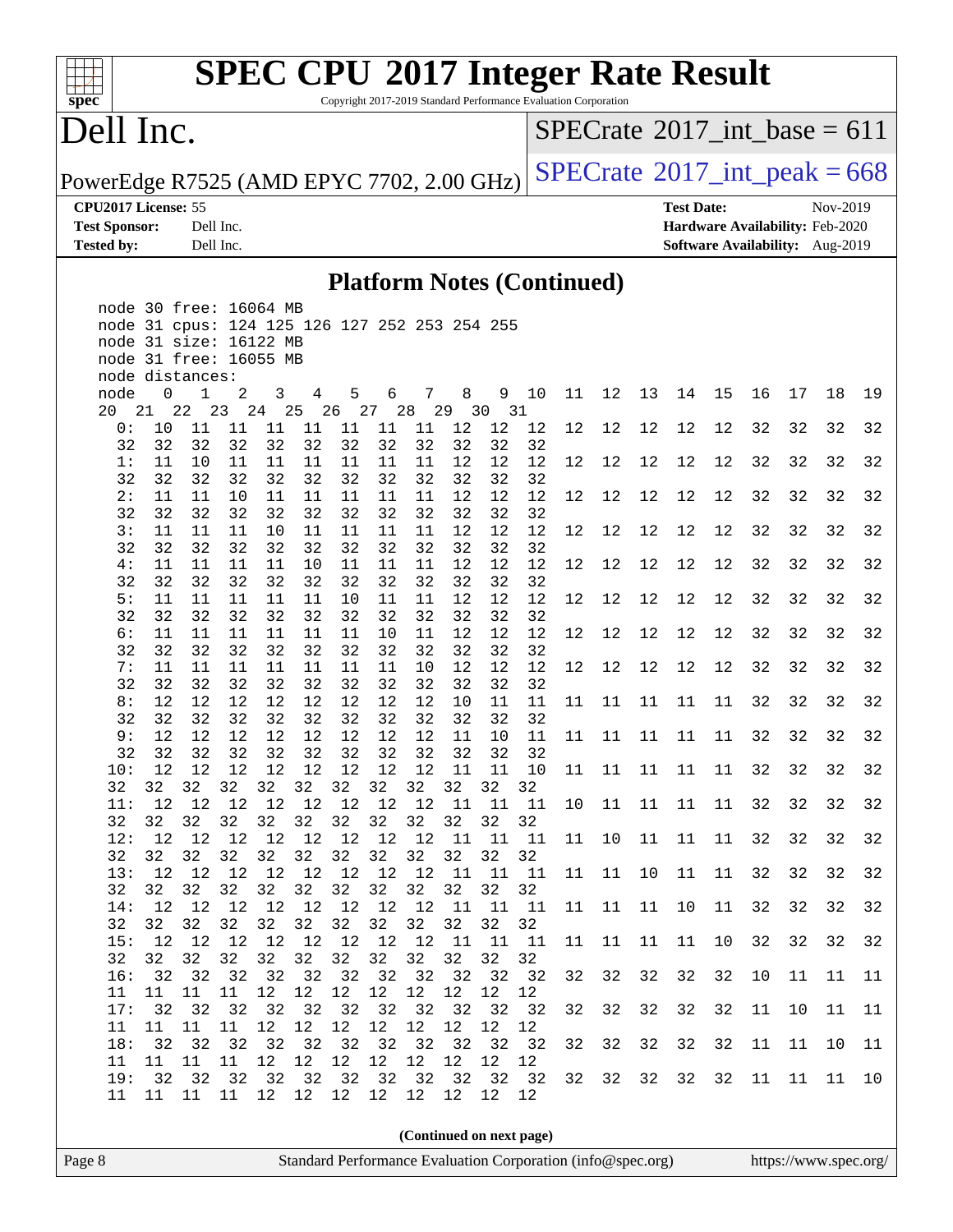

Copyright 2017-2019 Standard Performance Evaluation Corporation

## Dell Inc.

 $SPECTate$ <sup>®</sup>[2017\\_int\\_base =](http://www.spec.org/auto/cpu2017/Docs/result-fields.html#SPECrate2017intbase) 611

PowerEdge R7525 (AMD EPYC 7702, 2.00 GHz)  $\text{SPECrate}^{\circ}2017\_int\_peak = 668$  $\text{SPECrate}^{\circ}2017\_int\_peak = 668$  $\text{SPECrate}^{\circ}2017\_int\_peak = 668$ 

**[CPU2017 License:](http://www.spec.org/auto/cpu2017/Docs/result-fields.html#CPU2017License)** 55 **[Test Date:](http://www.spec.org/auto/cpu2017/Docs/result-fields.html#TestDate)** Nov-2019 **[Test Sponsor:](http://www.spec.org/auto/cpu2017/Docs/result-fields.html#TestSponsor)** Dell Inc. **[Hardware Availability:](http://www.spec.org/auto/cpu2017/Docs/result-fields.html#HardwareAvailability)** Feb-2020 **[Tested by:](http://www.spec.org/auto/cpu2017/Docs/result-fields.html#Testedby)** Dell Inc. **[Software Availability:](http://www.spec.org/auto/cpu2017/Docs/result-fields.html#SoftwareAvailability)** Aug-2019

#### **[Platform Notes \(Continued\)](http://www.spec.org/auto/cpu2017/Docs/result-fields.html#PlatformNotes)**

| 32<br>32<br>32 32 32<br>20:<br>32<br>32<br>32<br>12<br>12<br>11<br>11<br>12<br>12<br>10<br>11                                                                                                                                                            | 32<br>12<br>12               | 32<br>32<br>12<br>12 | 32<br>32 | 32 | 32 | 32 | 11 | 11 | 11 | 11 |
|----------------------------------------------------------------------------------------------------------------------------------------------------------------------------------------------------------------------------------------------------------|------------------------------|----------------------|----------|----|----|----|----|----|----|----|
| 21:<br>32<br>32 32<br>32<br>32<br>32<br>12<br>12<br>12<br>12<br>11<br>10<br>11<br>11                                                                                                                                                                     | 32 32<br>32<br>12<br>12      | 32<br>32<br>12<br>12 | 32<br>32 | 32 | 32 | 32 | 11 | 11 | 11 | 11 |
| 32<br>32<br>32<br>32<br>22:<br>32<br>32<br>32                                                                                                                                                                                                            | 32<br>32                     | 32<br>32             | 32<br>32 | 32 | 32 | 32 | 11 | 11 | 11 | 11 |
| 12<br>12<br>11<br>12<br>12<br>11<br>11<br>10<br>32<br>32<br>32<br>23:<br>32<br>32<br>32                                                                                                                                                                  | $12$<br>12<br>32<br>32<br>32 | 12<br>12<br>32<br>32 | 32<br>32 | 32 | 32 | 32 | 11 | 11 | 11 | 11 |
| 12<br>12<br>12<br>10<br>12<br>11<br>11<br>11<br>32<br>32<br>32<br>32<br>32<br>32<br>24:                                                                                                                                                                  | 12<br>12<br>32<br>32<br>32   | 12<br>12<br>32<br>32 | 32<br>32 | 32 | 32 | 32 | 12 | 12 | 12 | 12 |
| 10<br>12<br>12<br>12<br>12<br>11<br>11<br>11<br>32<br>32<br>25:<br>32<br>32<br>32<br>32                                                                                                                                                                  | 11<br>11<br>32<br>32<br>32   | 11<br>11<br>32<br>32 | 32<br>32 | 32 | 32 | 32 | 12 | 12 | 12 | 12 |
| $12 \overline{ }$<br>$12 \overline{ }$<br>12<br>12<br>11<br>10<br>11<br>11<br>32<br>32<br>32<br>26:<br>32<br>32<br>32                                                                                                                                    | 11<br>11<br>32<br>32<br>32   | 11<br>11<br>32<br>32 | 32<br>32 | 32 | 32 | 32 | 12 | 12 | 12 | 12 |
| 12<br>12<br>12<br>11<br>11<br>10<br>11<br>12<br>27:<br>32<br>32<br>32<br>32<br>32<br>32<br>32                                                                                                                                                            | 11<br>11<br>32<br>32         | 11<br>11<br>32<br>32 | 32<br>32 | 32 | 32 | 32 | 12 | 12 | 12 | 12 |
| 12<br>11<br>12<br>12<br>$12 \,$<br>11<br>11<br>10<br>32<br>32<br>32<br>28:<br>32<br>32<br>32<br>32                                                                                                                                                       | 11<br>11<br>32<br>32         | 11<br>11<br>32<br>32 | 32<br>32 | 32 | 32 | 32 | 12 | 12 | 12 | 12 |
| 12<br>12<br>12<br>12<br>11<br>11<br>11<br>11<br>32<br>32<br>32<br>29:<br>32<br>32<br>32                                                                                                                                                                  | 10<br>11<br>32<br>32<br>32   | 11<br>11<br>32<br>32 | 32<br>32 | 32 | 32 | 32 | 12 | 12 | 12 | 12 |
| 12<br>12<br>12<br>11<br>11<br>11<br>11<br>12<br>32<br>32<br>32<br>32<br>32<br>32<br>30:                                                                                                                                                                  | 11<br>10<br>32<br>32<br>32   | 11<br>11<br>32<br>32 | 32<br>32 | 32 | 32 | 32 | 12 | 12 | 12 | 12 |
| 12<br>12<br>12<br>12<br>11<br>11<br>11<br>11<br>32<br>32<br>32<br>32<br>31:<br>32<br>32<br>32                                                                                                                                                            | 11<br>11<br>32<br>32         | 10<br>11<br>32<br>32 | 32<br>32 | 32 | 32 | 32 | 12 | 12 | 12 | 12 |
| 12 11<br>11<br>$11 \quad 11$<br>12<br>12<br>12                                                                                                                                                                                                           | 11<br>11                     | 11<br>10             |          |    |    |    |    |    |    |    |
| From /proc/meminfo<br>MemTotal:<br>527914260 kB<br>HugePages_Total:<br>0<br>Hugepagesize:<br>2048 kB                                                                                                                                                     |                              |                      |          |    |    |    |    |    |    |    |
| From /etc/*release* /etc/*version*<br>os-release:<br>NAME="SLES"<br>VERSION="15-SP1"<br>VERSION_ID="15.1"<br>PRETTY_NAME="SUSE Linux Enterprise Server 15 SP1"<br>ID="sles"<br>ID_LIKE="suse"<br>ANSI COLOR="0;32"<br>CPE_NAME="cpe:/o:suse:sles:15:sp1" |                              |                      |          |    |    |    |    |    |    |    |
| uname $-a$ :<br>Linux linux-g3ob 4.12.14-195-default #1 SMP Tue May 7 10:55:11 UTC 2019 (8fba516)<br>x86_64 x86_64 x86_64 GNU/Linux                                                                                                                      |                              |                      |          |    |    |    |    |    |    |    |
| Kernel self-reported vulnerability status:                                                                                                                                                                                                               |                              |                      |          |    |    |    |    |    |    |    |
|                                                                                                                                                                                                                                                          |                              |                      |          |    |    |    |    |    |    |    |
| (Continued on next page)                                                                                                                                                                                                                                 |                              |                      |          |    |    |    |    |    |    |    |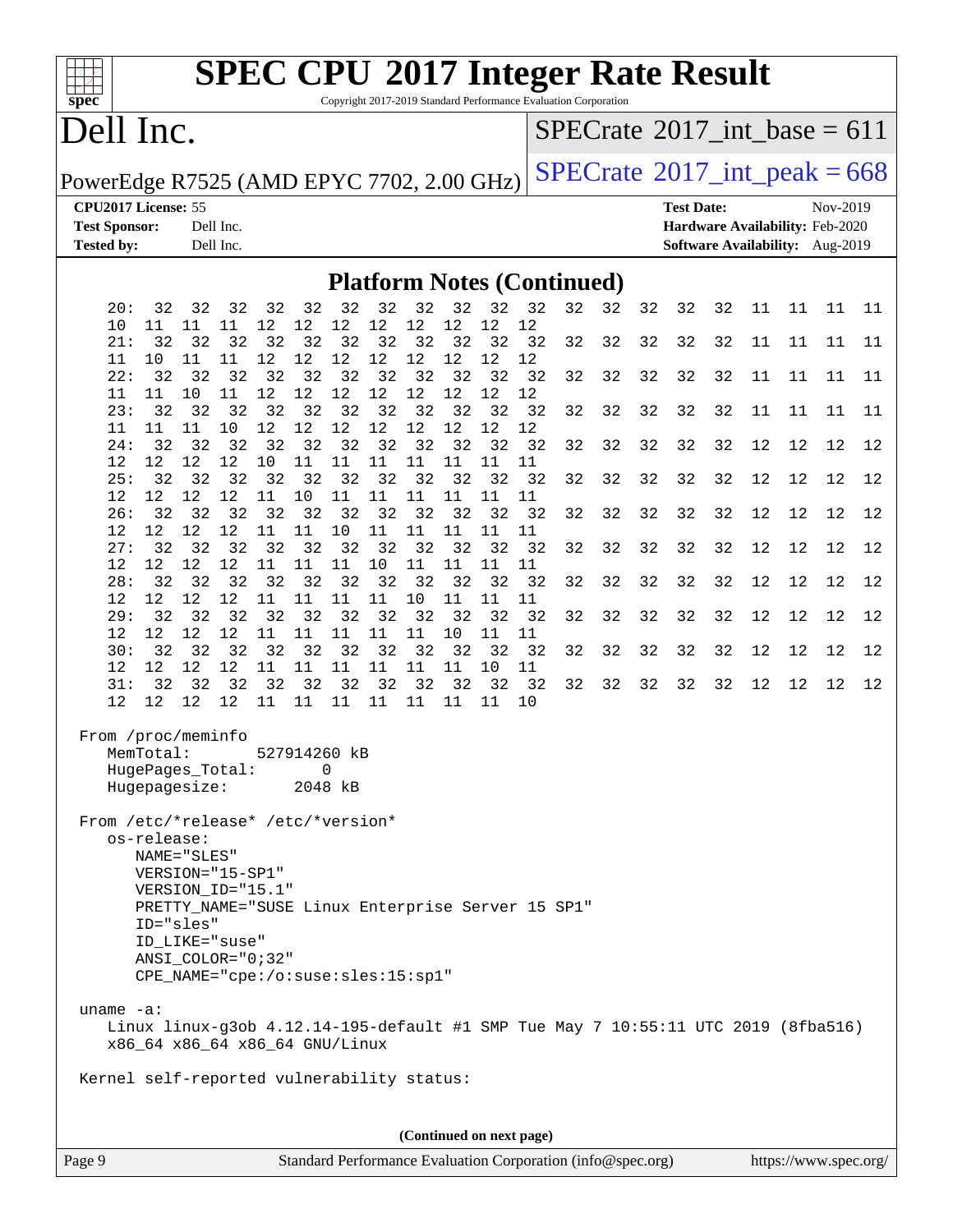Copyright 2017-2019 Standard Performance Evaluation Corporation

## Dell Inc.

**[spec](http://www.spec.org/)**

 $+\ +$ 

 $SPECrate$ <sup>®</sup>[2017\\_int\\_base =](http://www.spec.org/auto/cpu2017/Docs/result-fields.html#SPECrate2017intbase) 611

PowerEdge R7525 (AMD EPYC 7702, 2.00 GHz)  $\text{SPECrate}^{\circ}2017\_int\_peak = 668$  $\text{SPECrate}^{\circ}2017\_int\_peak = 668$  $\text{SPECrate}^{\circ}2017\_int\_peak = 668$ 

**[CPU2017 License:](http://www.spec.org/auto/cpu2017/Docs/result-fields.html#CPU2017License)** 55 **[Test Date:](http://www.spec.org/auto/cpu2017/Docs/result-fields.html#TestDate)** Nov-2019 **[Test Sponsor:](http://www.spec.org/auto/cpu2017/Docs/result-fields.html#TestSponsor)** Dell Inc. **[Hardware Availability:](http://www.spec.org/auto/cpu2017/Docs/result-fields.html#HardwareAvailability)** Feb-2020 **[Tested by:](http://www.spec.org/auto/cpu2017/Docs/result-fields.html#Testedby)** Dell Inc. **[Software Availability:](http://www.spec.org/auto/cpu2017/Docs/result-fields.html#SoftwareAvailability)** Aug-2019

#### **[Platform Notes \(Continued\)](http://www.spec.org/auto/cpu2017/Docs/result-fields.html#PlatformNotes)**

Page 10 Standard Performance Evaluation Corporation [\(info@spec.org\)](mailto:info@spec.org) <https://www.spec.org/> CVE-2018-3620 (L1 Terminal Fault): Not affected Microarchitectural Data Sampling: Not affected CVE-2017-5754 (Meltdown): Not affected CVE-2018-3639 (Speculative Store Bypass): Mitigation: Speculative Store Bypass disabled via prctl and seccomp CVE-2017-5753 (Spectre variant 1): Mitigation: \_\_user pointer sanitization CVE-2017-5715 (Spectre variant 2): Mitigation: Full AMD retpoline, IBPB: conditional, IBRS\_FW, STIBP: conditional, RSB filling run-level 3 Nov 15 22:34 last=5 SPEC is set to: /root/cpu2017-1.1.0<br>Filesystem Type Size Used. Type Size Used Avail Use% Mounted on /dev/sda2 xfs 440G 41G 400G 10% / From /sys/devices/virtual/dmi/id BIOS: Dell Inc. 1.2.4 11/05/2019 Vendor: Dell Inc. Product: PowerEdge R7525 Product Family: PowerEdge Additional information from dmidecode follows. WARNING: Use caution when you interpret this section. The 'dmidecode' program reads system data which is "intended to allow hardware to be accurately determined", but the intent may not be met, as there are frequent changes to hardware, firmware, and the "DMTF SMBIOS" standard. Memory: 16x 802C869D802C 36ASF4G72PZ-3G2E2 32 GB 2 rank 3200 16x Not Specified Not Specified (End of data from sysinfo program) **[Compiler Version Notes](http://www.spec.org/auto/cpu2017/Docs/result-fields.html#CompilerVersionNotes)** ==============================================================================  $C \qquad | \quad 502.\text{gcc\_r}(\text{peak})$ ------------------------------------------------------------------------------ AOCC.LLVM.2.0.0.B191.2019\_07\_19 clang version 8.0.0 (CLANG: Jenkins AOCC\_2\_0\_0-Build#191) (based on LLVM AOCC.LLVM.2.0.0.B191.2019\_07\_19) Target: i386-unknown-linux-gnu Thread model: posix InstalledDir: /sppo/dev/compilers/aocc-compiler-2.0.0/bin ------------------------------------------------------------------------------ ============================================================================== C  $\vert$  500.perlbench r(base, peak) 502.gcc r(base) 505.mcf r(base, peak) **(Continued on next page)**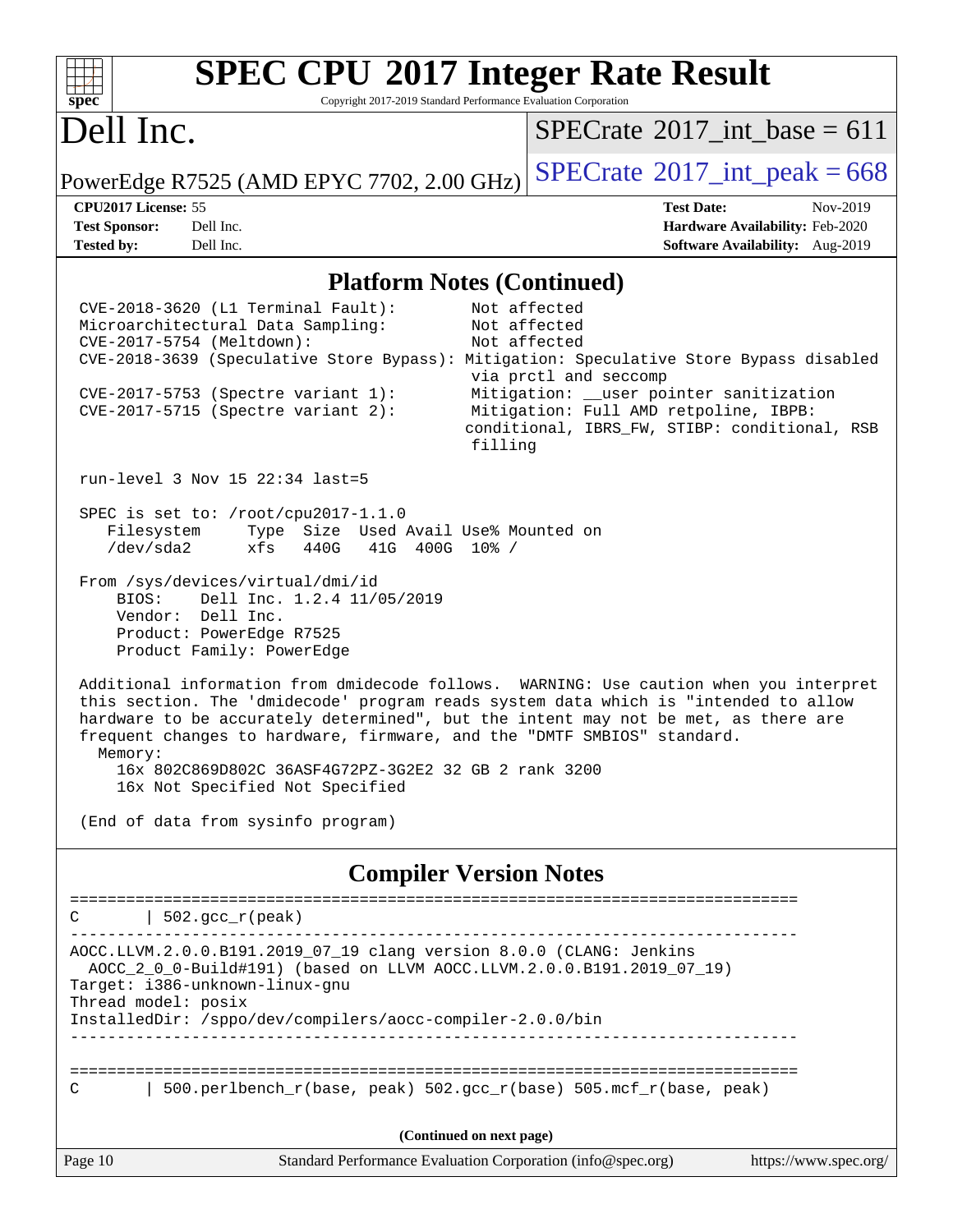Copyright 2017-2019 Standard Performance Evaluation Corporation

## Dell Inc.

**[spec](http://www.spec.org/)**

 $SPECrate$ <sup>®</sup>[2017\\_int\\_base =](http://www.spec.org/auto/cpu2017/Docs/result-fields.html#SPECrate2017intbase) 611

PowerEdge R7525 (AMD EPYC 7702, 2.00 GHz)  $\left|$  [SPECrate](http://www.spec.org/auto/cpu2017/Docs/result-fields.html#SPECrate2017intpeak)<sup>®</sup>[2017\\_int\\_peak = 6](http://www.spec.org/auto/cpu2017/Docs/result-fields.html#SPECrate2017intpeak)68

| <b>CPU2017 License: 55</b> |  |
|----------------------------|--|
|----------------------------|--|

**[CPU2017 License:](http://www.spec.org/auto/cpu2017/Docs/result-fields.html#CPU2017License)** 55 **[Test Date:](http://www.spec.org/auto/cpu2017/Docs/result-fields.html#TestDate)** Nov-2019 **[Test Sponsor:](http://www.spec.org/auto/cpu2017/Docs/result-fields.html#TestSponsor)** Dell Inc. **[Hardware Availability:](http://www.spec.org/auto/cpu2017/Docs/result-fields.html#HardwareAvailability)** Feb-2020 **[Tested by:](http://www.spec.org/auto/cpu2017/Docs/result-fields.html#Testedby)** Dell Inc. **[Software Availability:](http://www.spec.org/auto/cpu2017/Docs/result-fields.html#SoftwareAvailability)** Aug-2019

### **[Compiler Version Notes \(Continued\)](http://www.spec.org/auto/cpu2017/Docs/result-fields.html#CompilerVersionNotes)**

|         | $525.x264_r(base, peak) 557.xz_r(base, peak)$                                                                                                                                                           |                       |
|---------|---------------------------------------------------------------------------------------------------------------------------------------------------------------------------------------------------------|-----------------------|
|         | AOCC.LLVM.2.0.0.B191.2019_07_19 clang version 8.0.0 (CLANG: Jenkins<br>AOCC_2_0_0-Build#191) (based on LLVM AOCC.LLVM.2.0.0.B191.2019_07_19)<br>Target: x86_64-unknown-linux-gnu<br>Thread model: posix |                       |
|         | InstalledDir: /sppo/dev/compilers/aocc-compiler-2.0.0/bin                                                                                                                                               |                       |
| C       | $\vert$ 502.gcc_r(peak)                                                                                                                                                                                 |                       |
|         | AOCC.LLVM.2.0.0.B191.2019_07_19 clang version 8.0.0 (CLANG: Jenkins<br>AOCC_2_0_0-Build#191) (based on LLVM AOCC.LLVM.2.0.0.B191.2019_07_19)<br>Target: i386-unknown-linux-gnu<br>Thread model: posix   |                       |
|         | InstalledDir: /sppo/dev/compilers/aocc-compiler-2.0.0/bin                                                                                                                                               |                       |
| C       | 500.perlbench_r(base, peak) 502.gcc_r(base) 505.mcf_r(base, peak)<br>$525.x264_r(base, peak) 557.xz_r(base, peak)$                                                                                      |                       |
|         | AOCC.LLVM.2.0.0.B191.2019_07_19 clang version 8.0.0 (CLANG: Jenkins<br>AOCC_2_0_0-Build#191) (based on LLVM AOCC.LLVM.2.0.0.B191.2019_07_19)<br>Target: x86_64-unknown-linux-gnu<br>Thread model: posix |                       |
|         | InstalledDir: /sppo/dev/compilers/aocc-compiler-2.0.0/bin                                                                                                                                               |                       |
| $C++$   | 523.xalancbmk_r(peak)                                                                                                                                                                                   |                       |
|         | AOCC.LLVM.2.0.0.B191.2019_07_19 clang version 8.0.0 (CLANG: Jenkins<br>AOCC_2_0_0-Build#191) (based on LLVM AOCC.LLVM.2.0.0.B191.2019_07_19)<br>Target: i386-unknown-linux-gnu<br>Thread model: posix   |                       |
|         | InstalledDir: /sppo/dev/compilers/aocc-compiler-2.0.0/bin                                                                                                                                               |                       |
| $C++$   | ==================<br>520.omnetpp_r(base, peak) 523.xalancbmk_r(base)<br>531.deepsjeng_r(base, peak) 541.leela_r(base, peak)                                                                            |                       |
|         | AOCC.LLVM.2.0.0.B191.2019_07_19 clang version 8.0.0 (CLANG: Jenkins<br>AOCC_2_0_0-Build#191) (based on LLVM AOCC.LLVM.2.0.0.B191.2019_07_19)<br>Target: x86_64-unknown-linux-gnu                        |                       |
|         | (Continued on next page)                                                                                                                                                                                |                       |
| Page 11 | Standard Performance Evaluation Corporation (info@spec.org)                                                                                                                                             | https://www.spec.org/ |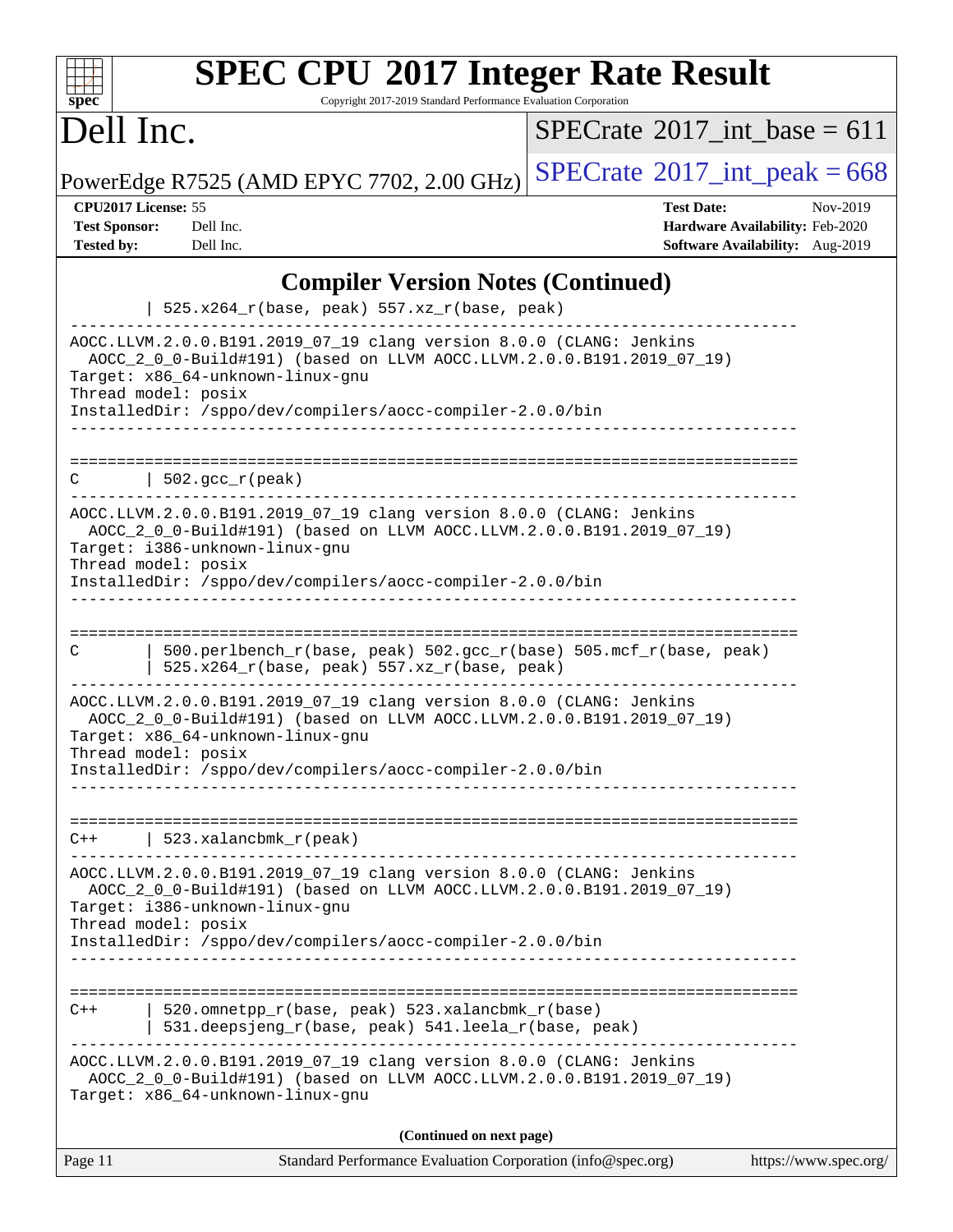| <b>SPEC CPU®2017 Integer Rate Result</b>                                                                |                                             |
|---------------------------------------------------------------------------------------------------------|---------------------------------------------|
| Copyright 2017-2019 Standard Performance Evaluation Corporation<br>spec <sup>®</sup>                    |                                             |
| Dell Inc.                                                                                               | $SPECrate^{\circledast}2017$ int base = 611 |
| PowerEdge R7525 (AMD EPYC 7702, 2.00 GHz)                                                               | $SPECrate$ <sup>®</sup> 2017_int_peak = 668 |
| CPU2017 License: 55                                                                                     | <b>Test Date:</b><br>Nov-2019               |
| <b>Test Sponsor:</b><br>Dell Inc.                                                                       | Hardware Availability: Feb-2020             |
| <b>Tested by:</b><br>Dell Inc.                                                                          | Software Availability: Aug-2019             |
| <b>Compiler Version Notes (Continued)</b>                                                               |                                             |
| Thread model: posix                                                                                     |                                             |
| InstalledDir: /sppo/dev/compilers/aocc-compiler-2.0.0/bin                                               |                                             |
|                                                                                                         |                                             |
|                                                                                                         |                                             |
| 523.xalancbmk_r(peak)<br>$C++$                                                                          |                                             |
| AOCC.LLVM.2.0.0.B191.2019_07_19 clang version 8.0.0 (CLANG: Jenkins                                     |                                             |
| AOCC_2_0_0-Build#191) (based on LLVM AOCC.LLVM.2.0.0.B191.2019_07_19)<br>Target: i386-unknown-linux-gnu |                                             |
| Thread model: posix                                                                                     |                                             |
| InstalledDir: /sppo/dev/compilers/aocc-compiler-2.0.0/bin                                               |                                             |
|                                                                                                         |                                             |
|                                                                                                         |                                             |
| 520.omnetpp_r(base, peak) 523.xalancbmk_r(base)<br>$C++$                                                |                                             |
| 531.deepsjeng_r(base, peak) 541.leela_r(base, peak)                                                     |                                             |
| AOCC.LLVM.2.0.0.B191.2019_07_19 clang version 8.0.0 (CLANG: Jenkins                                     |                                             |
| AOCC_2_0_0-Build#191) (based on LLVM AOCC.LLVM.2.0.0.B191.2019_07_19)                                   |                                             |
| Target: x86_64-unknown-linux-gnu<br>Thread model: posix                                                 |                                             |
| InstalledDir: /sppo/dev/compilers/aocc-compiler-2.0.0/bin                                               |                                             |
|                                                                                                         |                                             |
|                                                                                                         |                                             |
| Fortran   548. exchange2_r(base, peak)                                                                  |                                             |
| AOCC.LLVM.2.0.0.B191.2019_07_19 clang version 8.0.0 (CLANG: Jenkins                                     |                                             |
| AOCC_2_0_0-Build#191) (based on LLVM AOCC.LLVM.2.0.0.B191.2019_07_19)                                   |                                             |
| Target: x86_64-unknown-linux-gnu<br>Thread model: posix                                                 |                                             |
| InstalledDir: /sppo/dev/compilers/aocc-compiler-2.0.0/bin                                               |                                             |
|                                                                                                         |                                             |
|                                                                                                         |                                             |
|                                                                                                         |                                             |

### **[Base Compiler Invocation](http://www.spec.org/auto/cpu2017/Docs/result-fields.html#BaseCompilerInvocation)**

[C benchmarks](http://www.spec.org/auto/cpu2017/Docs/result-fields.html#Cbenchmarks): [clang](http://www.spec.org/cpu2017/results/res2019q4/cpu2017-20191208-20247.flags.html#user_CCbase_clang-c)

[C++ benchmarks:](http://www.spec.org/auto/cpu2017/Docs/result-fields.html#CXXbenchmarks) [clang++](http://www.spec.org/cpu2017/results/res2019q4/cpu2017-20191208-20247.flags.html#user_CXXbase_clang-cpp)

[Fortran benchmarks](http://www.spec.org/auto/cpu2017/Docs/result-fields.html#Fortranbenchmarks): [flang](http://www.spec.org/cpu2017/results/res2019q4/cpu2017-20191208-20247.flags.html#user_FCbase_flang)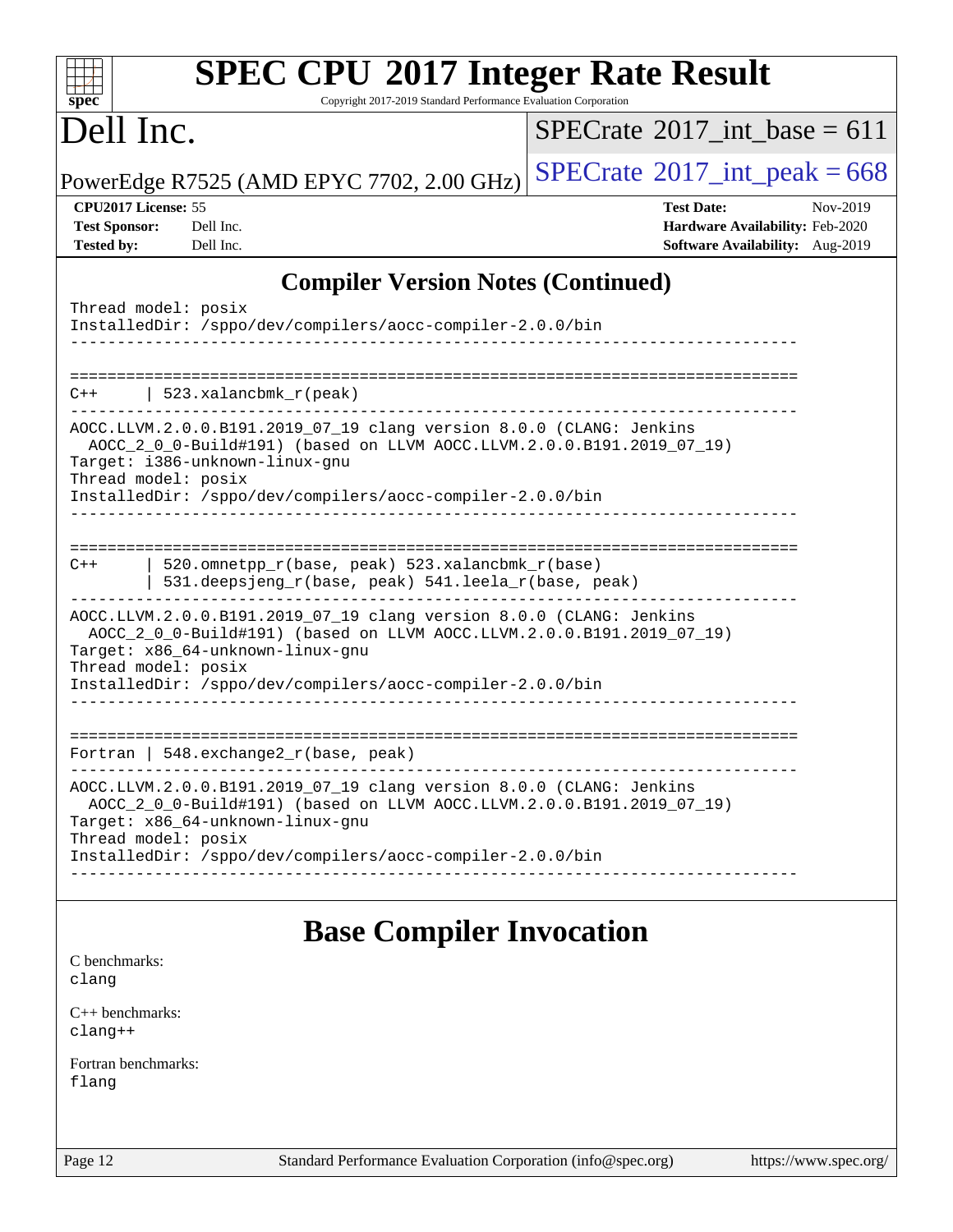#### dd h **[spec](http://www.spec.org/)**

# **[SPEC CPU](http://www.spec.org/auto/cpu2017/Docs/result-fields.html#SPECCPU2017IntegerRateResult)[2017 Integer Rate Result](http://www.spec.org/auto/cpu2017/Docs/result-fields.html#SPECCPU2017IntegerRateResult)**

Copyright 2017-2019 Standard Performance Evaluation Corporation

## Dell Inc.

 $SPECTate$ <sup>®</sup>[2017\\_int\\_base =](http://www.spec.org/auto/cpu2017/Docs/result-fields.html#SPECrate2017intbase) 611

PowerEdge R7525 (AMD EPYC 7702, 2.00 GHz)  $\text{SPECrate}^{\circ}2017\_int\_peak = 668$  $\text{SPECrate}^{\circ}2017\_int\_peak = 668$  $\text{SPECrate}^{\circ}2017\_int\_peak = 668$ 

#### **[CPU2017 License:](http://www.spec.org/auto/cpu2017/Docs/result-fields.html#CPU2017License)** 55 **[Test Date:](http://www.spec.org/auto/cpu2017/Docs/result-fields.html#TestDate)** Nov-2019

**[Test Sponsor:](http://www.spec.org/auto/cpu2017/Docs/result-fields.html#TestSponsor)** Dell Inc. **[Hardware Availability:](http://www.spec.org/auto/cpu2017/Docs/result-fields.html#HardwareAvailability)** Feb-2020 **[Tested by:](http://www.spec.org/auto/cpu2017/Docs/result-fields.html#Testedby)** Dell Inc. **[Software Availability:](http://www.spec.org/auto/cpu2017/Docs/result-fields.html#SoftwareAvailability)** Aug-2019

### **[Base Portability Flags](http://www.spec.org/auto/cpu2017/Docs/result-fields.html#BasePortabilityFlags)**

 500.perlbench\_r: [-DSPEC\\_LINUX\\_X64](http://www.spec.org/cpu2017/results/res2019q4/cpu2017-20191208-20247.flags.html#b500.perlbench_r_basePORTABILITY_DSPEC_LINUX_X64) [-DSPEC\\_LP64](http://www.spec.org/cpu2017/results/res2019q4/cpu2017-20191208-20247.flags.html#b500.perlbench_r_baseEXTRA_PORTABILITY_DSPEC_LP64) 502.gcc\_r: [-DSPEC\\_LP64](http://www.spec.org/cpu2017/results/res2019q4/cpu2017-20191208-20247.flags.html#suite_baseEXTRA_PORTABILITY502_gcc_r_DSPEC_LP64) 505.mcf\_r: [-DSPEC\\_LP64](http://www.spec.org/cpu2017/results/res2019q4/cpu2017-20191208-20247.flags.html#suite_baseEXTRA_PORTABILITY505_mcf_r_DSPEC_LP64) 520.omnetpp\_r: [-DSPEC\\_LP64](http://www.spec.org/cpu2017/results/res2019q4/cpu2017-20191208-20247.flags.html#suite_baseEXTRA_PORTABILITY520_omnetpp_r_DSPEC_LP64) 523.xalancbmk\_r: [-DSPEC\\_LINUX](http://www.spec.org/cpu2017/results/res2019q4/cpu2017-20191208-20247.flags.html#b523.xalancbmk_r_basePORTABILITY_DSPEC_LINUX) [-DSPEC\\_LP64](http://www.spec.org/cpu2017/results/res2019q4/cpu2017-20191208-20247.flags.html#suite_baseEXTRA_PORTABILITY523_xalancbmk_r_DSPEC_LP64) 525.x264\_r: [-DSPEC\\_LP64](http://www.spec.org/cpu2017/results/res2019q4/cpu2017-20191208-20247.flags.html#suite_baseEXTRA_PORTABILITY525_x264_r_DSPEC_LP64) 531.deepsjeng\_r: [-DSPEC\\_LP64](http://www.spec.org/cpu2017/results/res2019q4/cpu2017-20191208-20247.flags.html#suite_baseEXTRA_PORTABILITY531_deepsjeng_r_DSPEC_LP64) 541.leela\_r: [-DSPEC\\_LP64](http://www.spec.org/cpu2017/results/res2019q4/cpu2017-20191208-20247.flags.html#suite_baseEXTRA_PORTABILITY541_leela_r_DSPEC_LP64) 548.exchange2\_r: [-DSPEC\\_LP64](http://www.spec.org/cpu2017/results/res2019q4/cpu2017-20191208-20247.flags.html#suite_baseEXTRA_PORTABILITY548_exchange2_r_DSPEC_LP64) 557.xz\_r: [-DSPEC\\_LP64](http://www.spec.org/cpu2017/results/res2019q4/cpu2017-20191208-20247.flags.html#suite_baseEXTRA_PORTABILITY557_xz_r_DSPEC_LP64)

### **[Base Optimization Flags](http://www.spec.org/auto/cpu2017/Docs/result-fields.html#BaseOptimizationFlags)**

#### [C benchmarks](http://www.spec.org/auto/cpu2017/Docs/result-fields.html#Cbenchmarks):

```
-flto -Wl,-mllvm -Wl,-function-specialize
-Wl,-mllvm -Wl,-region-vectorize -Wl,-mllvm -Wl,-vector-library=LIBMVEC
-Wl,-mllvm -Wl,-reduce-array-computations=3 -O3 -ffast-math
-march=znver2 -fstruct-layout=3 -mllvm -unroll-threshold=50
-fremap-arrays -mllvm -function-specialize -mllvm -enable-gvn-hoist
-mllvm -reduce-array-computations=3 -mllvm -global-vectorize-slp
-mllvm -vector-library=LIBMVEC -mllvm -inline-threshold=1000
-flv-function-specialization -z muldefs -lmvec -lamdlibm -ljemalloc
-lflang
```
#### [C++ benchmarks:](http://www.spec.org/auto/cpu2017/Docs/result-fields.html#CXXbenchmarks)

```
-flto -Wl,-mllvm -Wl,-function-specialize
-Wl,-mllvm -Wl,-region-vectorize -Wl,-mllvm -Wl,-vector-library=LIBMVEC
-Wl,-mllvm -Wl,-reduce-array-computations=3
-Wl,-mllvm -Wl,-suppress-fmas -O3 -ffast-math -march=znver2
-mllvm -loop-unswitch-threshold=200000 -mllvm -vector-library=LIBMVEC
-mllvm -unroll-threshold=100 -flv-function-specialization
-mllvm -enable-partial-unswitch -z muldefs -lmvec -lamdlibm
-ljemalloc -lflang
```
#### [Fortran benchmarks](http://www.spec.org/auto/cpu2017/Docs/result-fields.html#Fortranbenchmarks):

```
-flto -Wl,-mllvm -Wl,-function-specialize
-Wl,-mllvm -Wl,-region-vectorize -Wl,-mllvm -Wl,-vector-library=LIBMVEC
-Wl,-mllvm -Wl,-reduce-array-computations=3 -ffast-math
-Wl,-mllvm -Wl,-inline-recursion=4 -Wl,-mllvm -Wl,-lsr-in-nested-loop
-Wl,-mllvm -Wl,-enable-iv-split -O3 -march=znver2 -funroll-loops
-Mrecursive -mllvm -vector-library=LIBMVEC -z muldefs
-mllvm -disable-indvar-simplify -mllvm -unroll-aggressive
-mllvm -unroll-threshold=150 -lmvec -lamdlibm -ljemalloc -lflang
```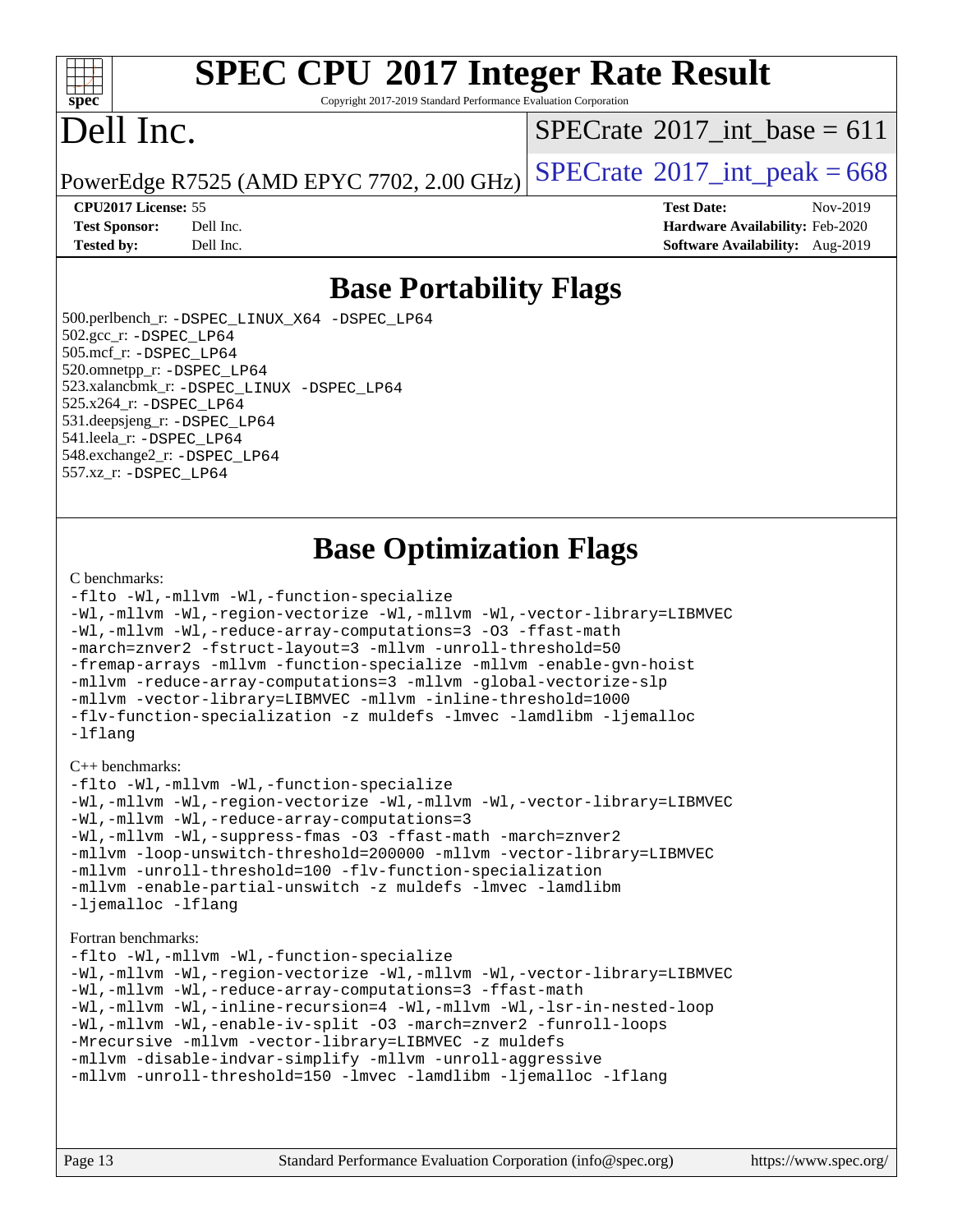#### $\pm$ **[spec](http://www.spec.org/)**

# **[SPEC CPU](http://www.spec.org/auto/cpu2017/Docs/result-fields.html#SPECCPU2017IntegerRateResult)[2017 Integer Rate Result](http://www.spec.org/auto/cpu2017/Docs/result-fields.html#SPECCPU2017IntegerRateResult)**

Copyright 2017-2019 Standard Performance Evaluation Corporation

## Dell Inc.

 $SPECTate$ <sup>®</sup>[2017\\_int\\_base =](http://www.spec.org/auto/cpu2017/Docs/result-fields.html#SPECrate2017intbase) 611

PowerEdge R7525 (AMD EPYC 7702, 2.00 GHz)  $\left|$  [SPECrate](http://www.spec.org/auto/cpu2017/Docs/result-fields.html#SPECrate2017intpeak)®[2017\\_int\\_peak = 6](http://www.spec.org/auto/cpu2017/Docs/result-fields.html#SPECrate2017intpeak)68

**[CPU2017 License:](http://www.spec.org/auto/cpu2017/Docs/result-fields.html#CPU2017License)** 55 **[Test Date:](http://www.spec.org/auto/cpu2017/Docs/result-fields.html#TestDate)** Nov-2019 **[Test Sponsor:](http://www.spec.org/auto/cpu2017/Docs/result-fields.html#TestSponsor)** Dell Inc. **[Hardware Availability:](http://www.spec.org/auto/cpu2017/Docs/result-fields.html#HardwareAvailability)** Feb-2020 **[Tested by:](http://www.spec.org/auto/cpu2017/Docs/result-fields.html#Testedby)** Dell Inc. **[Software Availability:](http://www.spec.org/auto/cpu2017/Docs/result-fields.html#SoftwareAvailability)** Aug-2019

### **[Peak Compiler Invocation](http://www.spec.org/auto/cpu2017/Docs/result-fields.html#PeakCompilerInvocation)**

[C benchmarks](http://www.spec.org/auto/cpu2017/Docs/result-fields.html#Cbenchmarks):

[clang](http://www.spec.org/cpu2017/results/res2019q4/cpu2017-20191208-20247.flags.html#user_CCpeak_clang-c)

[C++ benchmarks:](http://www.spec.org/auto/cpu2017/Docs/result-fields.html#CXXbenchmarks) [clang++](http://www.spec.org/cpu2017/results/res2019q4/cpu2017-20191208-20247.flags.html#user_CXXpeak_clang-cpp)

[Fortran benchmarks](http://www.spec.org/auto/cpu2017/Docs/result-fields.html#Fortranbenchmarks): [flang](http://www.spec.org/cpu2017/results/res2019q4/cpu2017-20191208-20247.flags.html#user_FCpeak_flang)

**[Peak Portability Flags](http://www.spec.org/auto/cpu2017/Docs/result-fields.html#PeakPortabilityFlags)**

 500.perlbench\_r: [-DSPEC\\_LINUX\\_X64](http://www.spec.org/cpu2017/results/res2019q4/cpu2017-20191208-20247.flags.html#b500.perlbench_r_peakPORTABILITY_DSPEC_LINUX_X64) [-DSPEC\\_LP64](http://www.spec.org/cpu2017/results/res2019q4/cpu2017-20191208-20247.flags.html#b500.perlbench_r_peakEXTRA_PORTABILITY_DSPEC_LP64) 502.gcc\_r: [-D\\_FILE\\_OFFSET\\_BITS=64](http://www.spec.org/cpu2017/results/res2019q4/cpu2017-20191208-20247.flags.html#user_peakEXTRA_PORTABILITY502_gcc_r_F-D_FILE_OFFSET_BITS_5ae949a99b284ddf4e95728d47cb0843d81b2eb0e18bdfe74bbf0f61d0b064f4bda2f10ea5eb90e1dcab0e84dbc592acfc5018bc955c18609f94ddb8d550002c) 505.mcf\_r: [-DSPEC\\_LP64](http://www.spec.org/cpu2017/results/res2019q4/cpu2017-20191208-20247.flags.html#suite_peakEXTRA_PORTABILITY505_mcf_r_DSPEC_LP64) 520.omnetpp\_r: [-DSPEC\\_LP64](http://www.spec.org/cpu2017/results/res2019q4/cpu2017-20191208-20247.flags.html#suite_peakEXTRA_PORTABILITY520_omnetpp_r_DSPEC_LP64) 523.xalancbmk\_r: [-DSPEC\\_LINUX](http://www.spec.org/cpu2017/results/res2019q4/cpu2017-20191208-20247.flags.html#b523.xalancbmk_r_peakPORTABILITY_DSPEC_LINUX) [-D\\_FILE\\_OFFSET\\_BITS=64](http://www.spec.org/cpu2017/results/res2019q4/cpu2017-20191208-20247.flags.html#user_peakEXTRA_PORTABILITY523_xalancbmk_r_F-D_FILE_OFFSET_BITS_5ae949a99b284ddf4e95728d47cb0843d81b2eb0e18bdfe74bbf0f61d0b064f4bda2f10ea5eb90e1dcab0e84dbc592acfc5018bc955c18609f94ddb8d550002c) 525.x264\_r: [-DSPEC\\_LP64](http://www.spec.org/cpu2017/results/res2019q4/cpu2017-20191208-20247.flags.html#suite_peakEXTRA_PORTABILITY525_x264_r_DSPEC_LP64) 531.deepsjeng\_r: [-DSPEC\\_LP64](http://www.spec.org/cpu2017/results/res2019q4/cpu2017-20191208-20247.flags.html#suite_peakEXTRA_PORTABILITY531_deepsjeng_r_DSPEC_LP64) 541.leela\_r: [-DSPEC\\_LP64](http://www.spec.org/cpu2017/results/res2019q4/cpu2017-20191208-20247.flags.html#suite_peakEXTRA_PORTABILITY541_leela_r_DSPEC_LP64) 548.exchange2\_r: [-DSPEC\\_LP64](http://www.spec.org/cpu2017/results/res2019q4/cpu2017-20191208-20247.flags.html#suite_peakEXTRA_PORTABILITY548_exchange2_r_DSPEC_LP64) 557.xz\_r: [-DSPEC\\_LP64](http://www.spec.org/cpu2017/results/res2019q4/cpu2017-20191208-20247.flags.html#suite_peakEXTRA_PORTABILITY557_xz_r_DSPEC_LP64)

### **[Peak Optimization Flags](http://www.spec.org/auto/cpu2017/Docs/result-fields.html#PeakOptimizationFlags)**

[C benchmarks](http://www.spec.org/auto/cpu2017/Docs/result-fields.html#Cbenchmarks):

 500.perlbench\_r: [-flto](http://www.spec.org/cpu2017/results/res2019q4/cpu2017-20191208-20247.flags.html#user_peakCOPTIMIZELDFLAGS500_perlbench_r_aocc-flto) [-Wl,-mllvm -Wl,-function-specialize](http://www.spec.org/cpu2017/results/res2019q4/cpu2017-20191208-20247.flags.html#user_peakLDFLAGS500_perlbench_r_F-function-specialize_7e7e661e57922243ee67c9a1251cb8910e607325179a0ce7f2884e09a6f5d4a5ef0ae4f37e8a2a11c95fc48e931f06dc2b6016f14b511fcb441e048bef1b065a) [-Wl,-mllvm -Wl,-region-vectorize](http://www.spec.org/cpu2017/results/res2019q4/cpu2017-20191208-20247.flags.html#user_peakLDFLAGS500_perlbench_r_F-region-vectorize_fb6c6b5aa293c88efc6c7c2b52b20755e943585b1fe8658c35afef78727fff56e1a56891413c30e36b8e2a6f9a71126986319243e80eb6110b78b288f533c52b) [-Wl,-mllvm -Wl,-vector-library=LIBMVEC](http://www.spec.org/cpu2017/results/res2019q4/cpu2017-20191208-20247.flags.html#user_peakLDFLAGS500_perlbench_r_F-use-vector-library_0a14b27fae317f283640384a31f7bfcc2bd4c1d0b5cfc618a3a430800c9b20217b00f61303eff223a3251b4f06ffbc9739dc5296db9d1fbb9ad24a3939d86d66) [-Wl,-mllvm -Wl,-reduce-array-computations=3](http://www.spec.org/cpu2017/results/res2019q4/cpu2017-20191208-20247.flags.html#user_peakLDFLAGS500_perlbench_r_F-reduce-array-computations_b882aefe7a5dda4e33149f6299762b9a720dace3e498e13756f4c04e5a19edf5315c1f3993de2e61ec41e8c206231f84e05da7040e1bb5d69ba27d10a12507e4) [-fprofile-instr-generate](http://www.spec.org/cpu2017/results/res2019q4/cpu2017-20191208-20247.flags.html#user_peakPASS1_CFLAGSPASS1_LDFLAGS500_perlbench_r_F-fprofile-instr-generate)(pass 1) [-fprofile-instr-use](http://www.spec.org/cpu2017/results/res2019q4/cpu2017-20191208-20247.flags.html#user_peakPASS2_CFLAGSPASS2_LDFLAGS500_perlbench_r_F-fprofile-instr-use)(pass 2) [-Ofast](http://www.spec.org/cpu2017/results/res2019q4/cpu2017-20191208-20247.flags.html#user_peakCOPTIMIZE500_perlbench_r_aocc-Ofast) [-march=znver2](http://www.spec.org/cpu2017/results/res2019q4/cpu2017-20191208-20247.flags.html#user_peakCOPTIMIZE500_perlbench_r_aocc-march_3e2e19cff2eeef60c5d90b059483627c9ea47eca6d66670dbd53f9185f6439e27eb5e104cf773e9e8ab18c8842ce63e461a3e948d0214bd567ef3ade411bf467) [-mno-sse4a](http://www.spec.org/cpu2017/results/res2019q4/cpu2017-20191208-20247.flags.html#user_peakCOPTIMIZE500_perlbench_r_F-mno-sse4a) [-fstruct-layout=5](http://www.spec.org/cpu2017/results/res2019q4/cpu2017-20191208-20247.flags.html#user_peakCOPTIMIZE500_perlbench_r_F-struct-layout_0de9d3561e9f54a54e0843cce081bd13a08ab3e9a82696f3346606c2e11360c37113781019b02fa128d9f650e68f1ffd209bab5c3a026c1ad23e4e7f60646b23) [-mllvm -vectorize-memory-aggressively](http://www.spec.org/cpu2017/results/res2019q4/cpu2017-20191208-20247.flags.html#user_peakCOPTIMIZE500_perlbench_r_F-vectorize-memory-aggressively_24b72a4417f50ade9e698c5b3bed87ab456cc6fc8ec6439480cb84f36ad6a3975af6e87206dea402e3871a1464ff3d60bc798e0250f330177ba629a260df1857) [-mllvm -function-specialize](http://www.spec.org/cpu2017/results/res2019q4/cpu2017-20191208-20247.flags.html#user_peakCOPTIMIZE500_perlbench_r_F-function-specialize_233b3bdba86027f1b094368157e481c5bc59f40286dc25bfadc1858dcd5745c24fd30d5f188710db7fea399bcc9f44a80b3ce3aacc70a8870250c3ae5e1f35b8) [-mllvm -enable-gvn-hoist](http://www.spec.org/cpu2017/results/res2019q4/cpu2017-20191208-20247.flags.html#user_peakCOPTIMIZE500_perlbench_r_F-enable-gvn-hoist_e5856354646dd6ca1333a0ad99b817e4cf8932b91b82809fd8fd47ceff7b22a89eba5c98fd3e3fa5200368fd772cec3dd56abc3c8f7b655a71b9f9848dddedd5) [-mllvm -unroll-threshold=50](http://www.spec.org/cpu2017/results/res2019q4/cpu2017-20191208-20247.flags.html#user_peakCOPTIMIZE500_perlbench_r_F-unroll-threshold_458874500b2c105d6d5cb4d7a611c40e2b16e9e3d26b355fea72d644c3673b4de4b3932662f0ed3dbec75c491a13da2d2ca81180bd779dc531083ef1e1e549dc) [-fremap-arrays](http://www.spec.org/cpu2017/results/res2019q4/cpu2017-20191208-20247.flags.html#user_peakCOPTIMIZE500_perlbench_r_F-fremap-arrays) [-mllvm -vector-library=LIBMVEC](http://www.spec.org/cpu2017/results/res2019q4/cpu2017-20191208-20247.flags.html#user_peakCOPTIMIZE500_perlbench_r_F-use-vector-library_e584e20b4f7ec96aa109254b65d8e01d864f3d68580371b9d93ed7c338191d4cfce20c3c864632264effc6bbe4c7c38153d02096a342ee92501c4a53204a7871) [-mllvm -reduce-array-computations=3](http://www.spec.org/cpu2017/results/res2019q4/cpu2017-20191208-20247.flags.html#user_peakCOPTIMIZE500_perlbench_r_F-reduce-array-computations_aceadb8604558b566e0e3a0d7a3c1533923dd1fa0889614e16288028922629a28d5695c24d3b3be4306b1e311c54317dfffe3a2e57fbcaabc737a1798de39145) [-mllvm -global-vectorize-slp](http://www.spec.org/cpu2017/results/res2019q4/cpu2017-20191208-20247.flags.html#user_peakCOPTIMIZE500_perlbench_r_F-global-vectorize-slp_a3935e8627af4ced727033b1ffd4db27f4d541a363d28d82bf4c2925fb3a0fd4115d6e42d13a2829f9e024d6608eb67a85cb49770f2da5c5ac8dbc737afad603) [-mllvm -inline-threshold=1000](http://www.spec.org/cpu2017/results/res2019q4/cpu2017-20191208-20247.flags.html#user_peakCOPTIMIZE500_perlbench_r_dragonegg-llvm-inline-threshold_b7832241b0a6397e4ecdbaf0eb7defdc10f885c2a282fa3240fdc99844d543fda39cf8a4a9dccf68cf19b5438ac3b455264f478df15da0f4988afa40d8243bab) [-flv-function-specialization](http://www.spec.org/cpu2017/results/res2019q4/cpu2017-20191208-20247.flags.html#user_peakCOPTIMIZE500_perlbench_r_F-flv-function-specialization) [-lmvec](http://www.spec.org/cpu2017/results/res2019q4/cpu2017-20191208-20247.flags.html#user_peakEXTRA_LIBSMATH_LIBS500_perlbench_r_F-lmvec) [-lamdlibm](http://www.spec.org/cpu2017/results/res2019q4/cpu2017-20191208-20247.flags.html#user_peakEXTRA_LIBSMATH_LIBS500_perlbench_r_F-lamdlibm) [-ljemalloc](http://www.spec.org/cpu2017/results/res2019q4/cpu2017-20191208-20247.flags.html#user_peakEXTRA_LIBS500_perlbench_r_jemalloc-lib) [-lflang](http://www.spec.org/cpu2017/results/res2019q4/cpu2017-20191208-20247.flags.html#user_peakEXTRA_LIBS500_perlbench_r_F-lflang)

**(Continued on next page)**

Page 14 Standard Performance Evaluation Corporation [\(info@spec.org\)](mailto:info@spec.org) <https://www.spec.org/>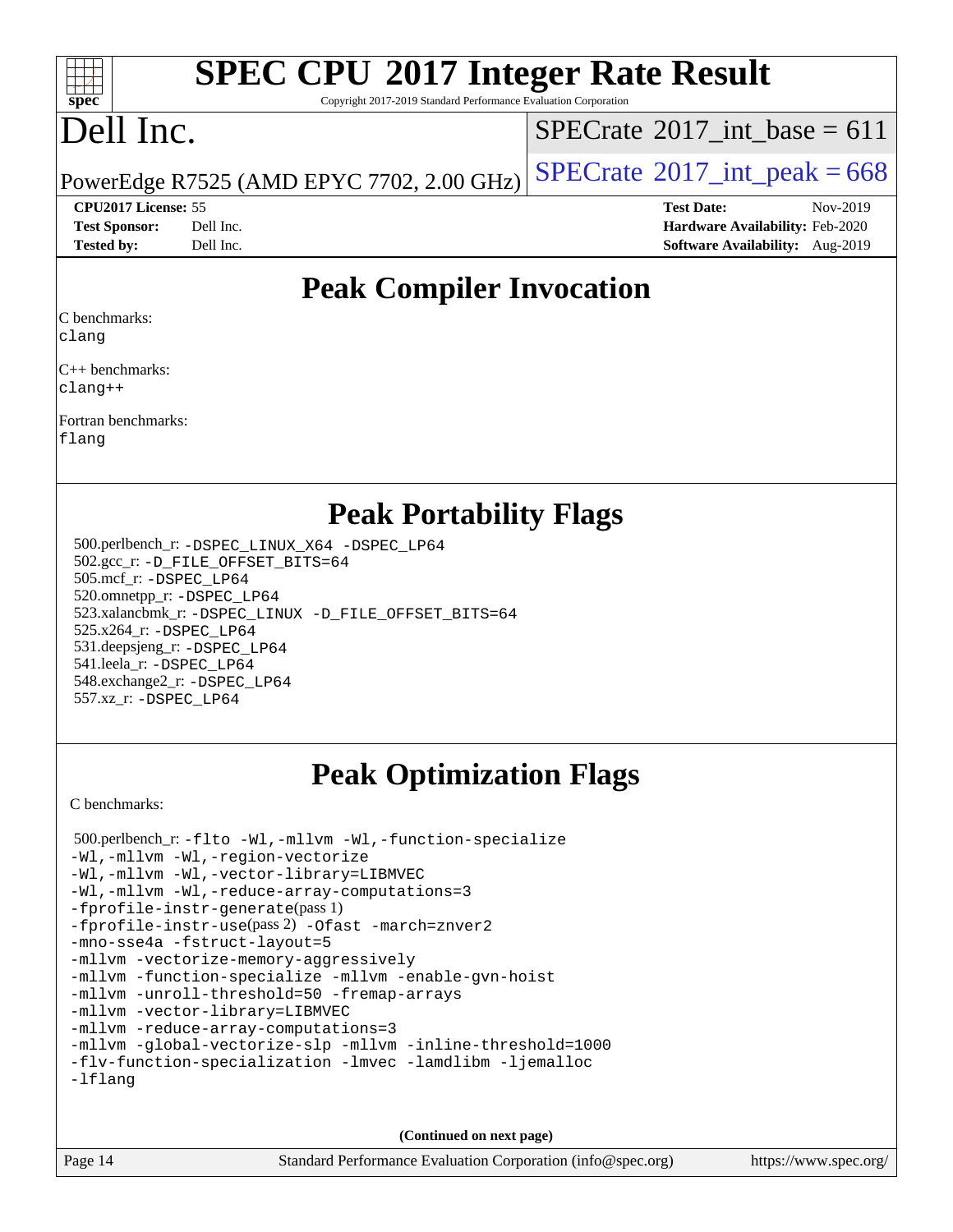

Copyright 2017-2019 Standard Performance Evaluation Corporation

## Dell Inc.

 $SPECTate$ <sup>®</sup>[2017\\_int\\_base =](http://www.spec.org/auto/cpu2017/Docs/result-fields.html#SPECrate2017intbase) 611

PowerEdge R7525 (AMD EPYC 7702, 2.00 GHz)  $\text{SPECrate}^{\circ}2017\_int\_peak = 668$  $\text{SPECrate}^{\circ}2017\_int\_peak = 668$  $\text{SPECrate}^{\circ}2017\_int\_peak = 668$ 

**[CPU2017 License:](http://www.spec.org/auto/cpu2017/Docs/result-fields.html#CPU2017License)** 55 **[Test Date:](http://www.spec.org/auto/cpu2017/Docs/result-fields.html#TestDate)** Nov-2019 **[Test Sponsor:](http://www.spec.org/auto/cpu2017/Docs/result-fields.html#TestSponsor)** Dell Inc. **[Hardware Availability:](http://www.spec.org/auto/cpu2017/Docs/result-fields.html#HardwareAvailability)** Feb-2020 **[Tested by:](http://www.spec.org/auto/cpu2017/Docs/result-fields.html#Testedby)** Dell Inc. **[Software Availability:](http://www.spec.org/auto/cpu2017/Docs/result-fields.html#SoftwareAvailability)** Aug-2019

### **[Peak Optimization Flags \(Continued\)](http://www.spec.org/auto/cpu2017/Docs/result-fields.html#PeakOptimizationFlags)**

```
 502.gcc_r: -m32 -flto -Wl,-mllvm -Wl,-function-specialize
-Wl,-mllvm -Wl,-region-vectorize
-Wl,-mllvm -Wl,-vector-library=LIBMVEC
-Wl,-mllvm -Wl,-reduce-array-computations=3 -Ofast
-march=znver2 -mno-sse4a -fstruct-layout=5
-mllvm -vectorize-memory-aggressively
-mllvm -function-specialize -mllvm -enable-gvn-hoist
-mllvm -unroll-threshold=50 -fremap-arrays
-mllvm -vector-library=LIBMVEC
-mllvm -reduce-array-computations=3
-mllvm -global-vectorize-slp -mllvm -inline-threshold=1000
-flv-function-specialization -fgnu89-inline -ljemalloc
 505.mcf_r: -flto -Wl,-mllvm -Wl,-function-specialize
-Wl,-mllvm -Wl,-region-vectorize
-Wl,-mllvm -Wl,-vector-library=LIBMVEC
-Wl,-mllvm -Wl,-reduce-array-computations=3 -Ofast
-march=znver2 -mno-sse4a -fstruct-layout=5
-mllvm -vectorize-memory-aggressively
-mllvm -function-specialize -mllvm -enable-gvn-hoist
-mllvm -unroll-threshold=50 -fremap-arrays
-mllvm -vector-library=LIBMVEC
-mllvm -reduce-array-computations=3
-mllvm -global-vectorize-slp -mllvm -inline-threshold=1000
-flv-function-specialization -lmvec -lamdlibm -ljemalloc
-lflang
 525.x264_r: Same as 500.perlbench_r
 557.xz_r: basepeak = yes
C++ benchmarks: 
520.omnetpp_r: basepeak = yes
 523.xalancbmk_r: -m32 -flto -Wl,-mllvm -Wl,-function-specialize
-Wl,-mllvm -Wl,-region-vectorize
-Wl,-mllvm -Wl,-vector-library=LIBMVEC
-Wl,-mllvm -Wl,-reduce-array-computations=3 -Ofast
-march=znver2 -flv-function-specialization
-mllvm -unroll-threshold=100
-mllvm -enable-partial-unswitch
-mllvm -loop-unswitch-threshold=200000
-mllvm -vector-library=LIBMVEC
-mllvm -inline-threshold=1000 -ljemalloc
```